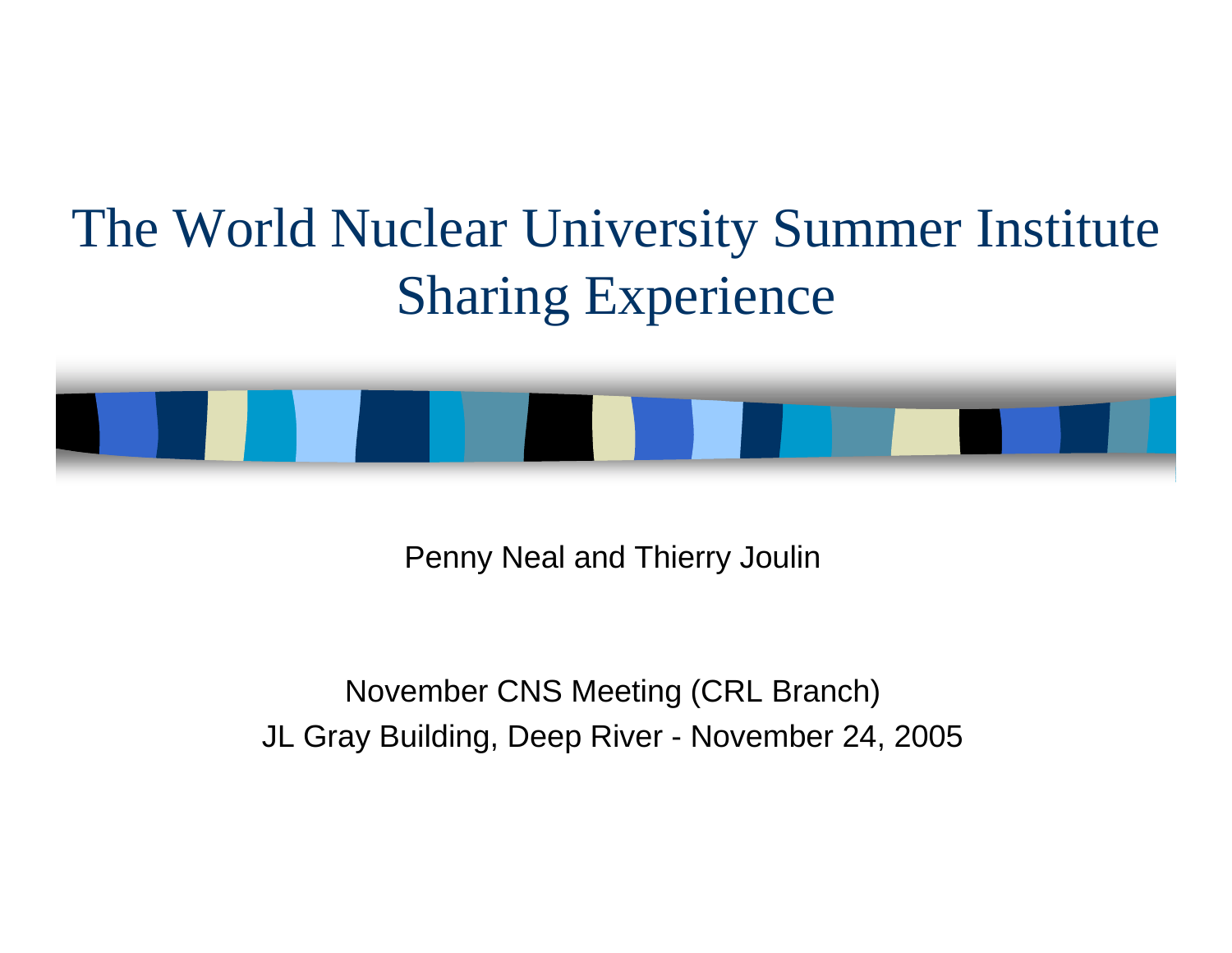

- **What is the WNU?**
- **What is the Summer Institute?**
	- Goals
	- Location and hosts
	- Fellows
	- **Links of the Common** Topics
	- and the state of the Leadership lecturers and special speakers
	- –Mentor groups and project teams
	- and the state of the Field trips and tours
- **After all...**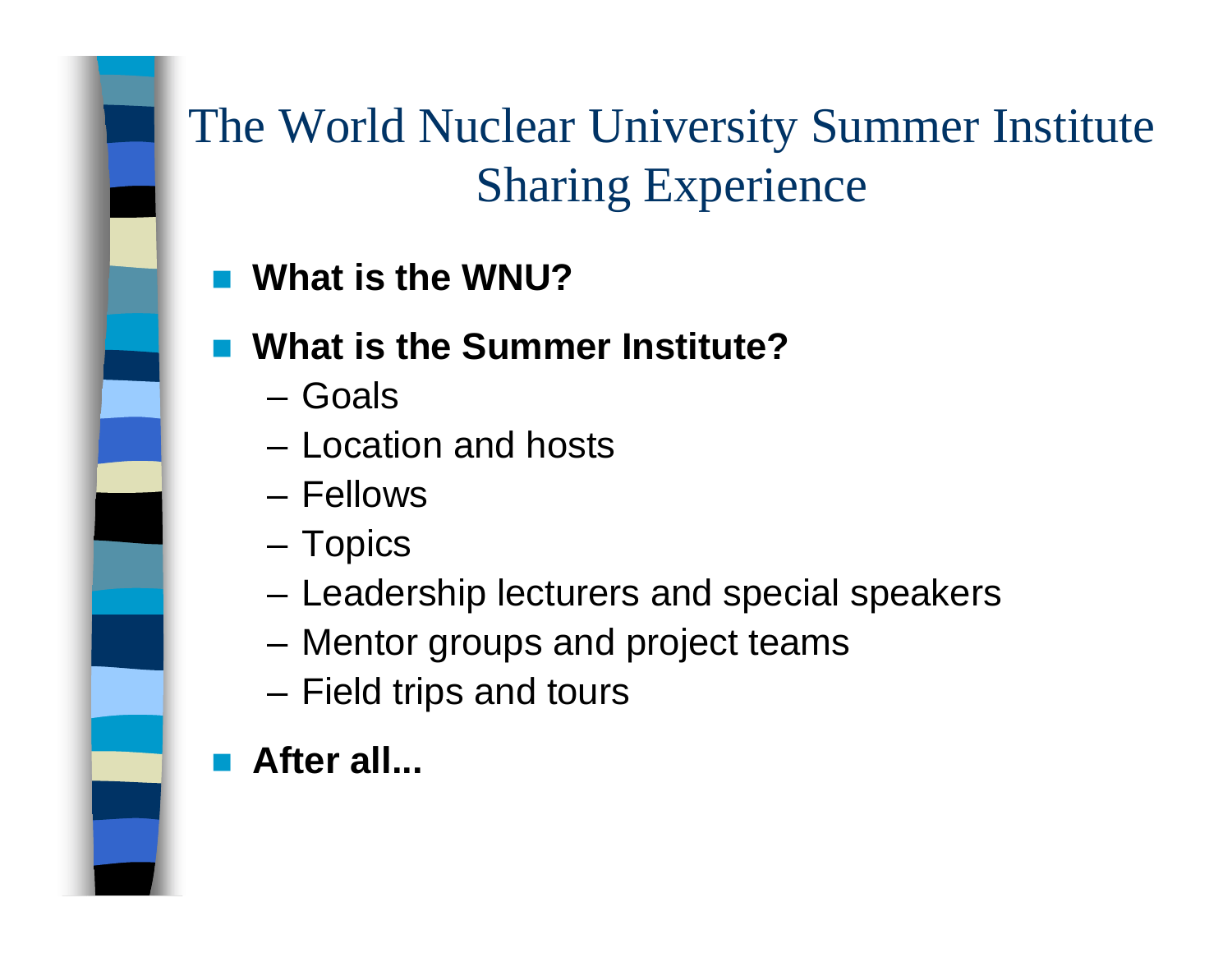# What is the WNU?

#### **Founding Organizations**

- !International Atomic Energy Agency (IAEA)
- Nuclear Energy Agency (NEA) of the Organization for Economic Development (OECD)
- !World Association of Nuclear Operators (WANO)
- !World Nuclear Association (WNA)

#### **Mission**

! *"to strengthen the international community of people and institutions so as to guide and further develop the safe and increasing use of nuclear power as the one proven technology able to produce clean energy on a large global scale; and the many valuable applications of nuclear science and technology that contribute to sustainable agriculture, medicine, nutrition, industrial development, management of fresh water resources and environmental protection."*

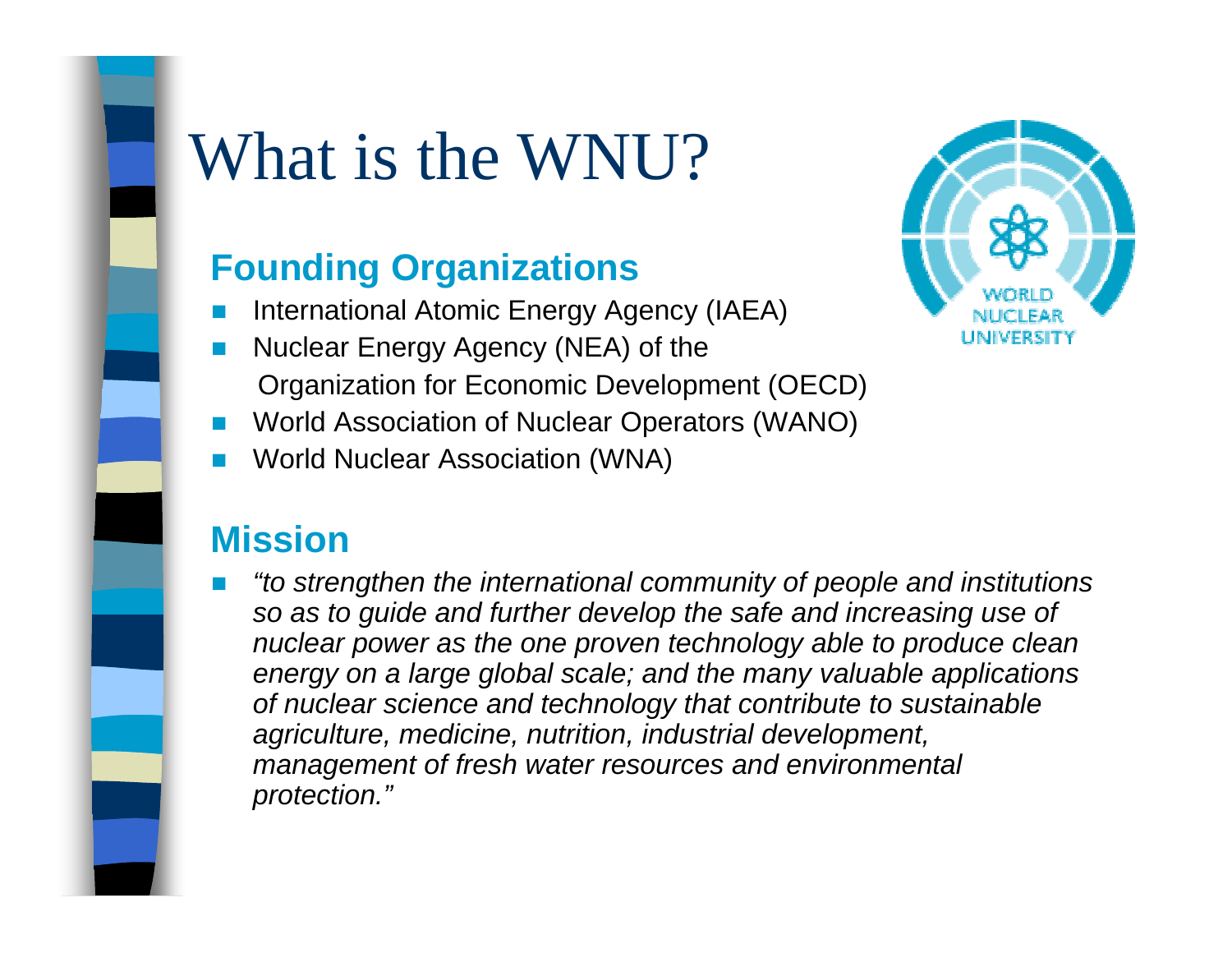#### **Goals**

- ! *Present cutting-edge knowledge and broad international perspective on the full range of political, environmental and social issues surrounding the peaceful application of nuclear technology;*
- ! *Expose participants to the world's leading thinkers and educators in topics relevant to nuclear applications;*
- ! *Enable participants to experience practical teamwork, and to establish lasting bonds, with peers from many nations; and*
- ! *Inspire participants to commit themselves to advancing the global contribution of nuclear science and technology.*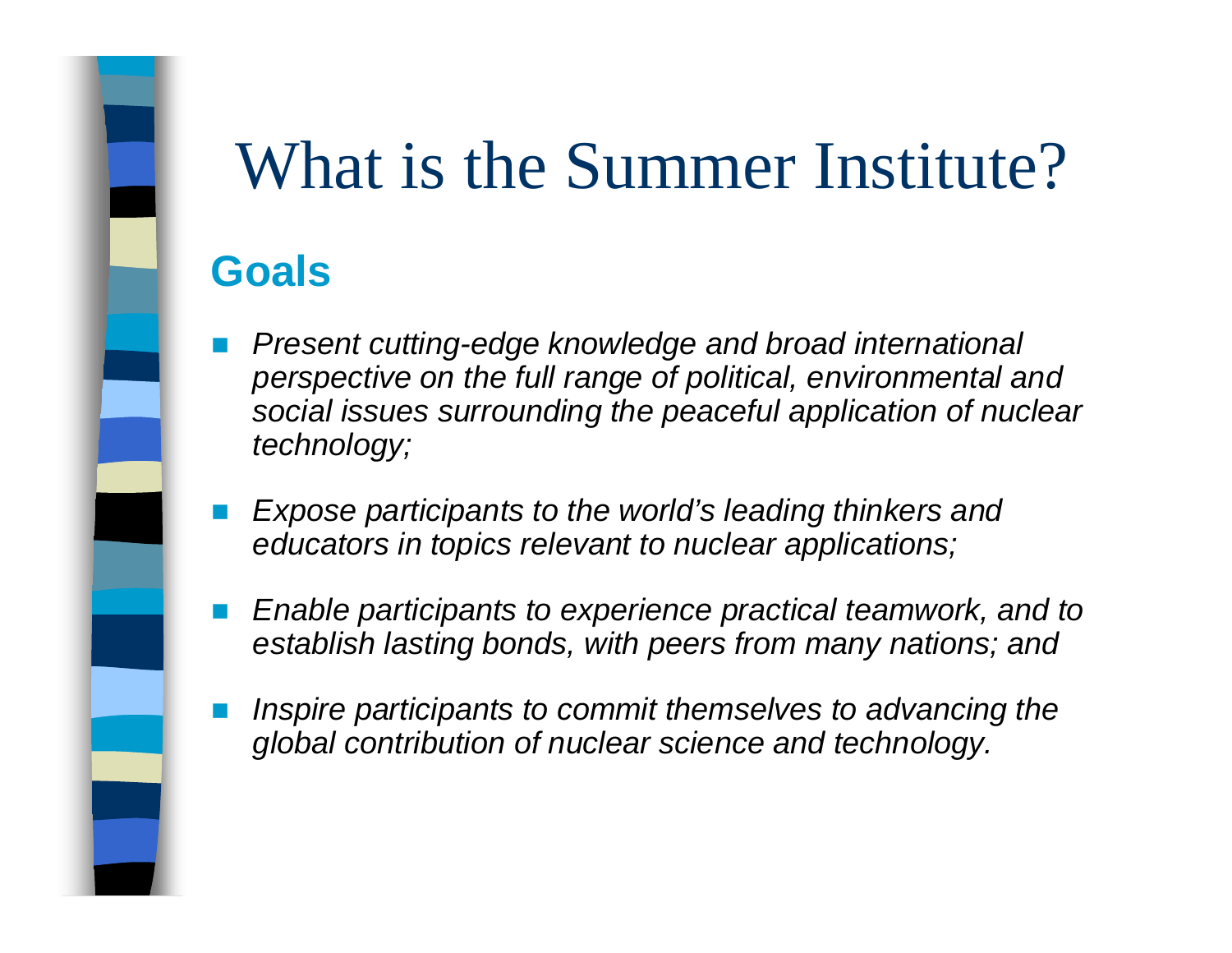#### **Hosts**

 **US Department of Energy Idaho National Laboratory Center for Advanced Energy Studies Idaho State Univers Boise State University** Vancouver **University of Idaho**

#### **Location**

- !Idaho Falls, Idaho
- Las Vegas, Nevada

Calgary

**Boise City** 

Las Vegas

Arízona

Nevada

Los Angeles

Washington

Oregon

San Francisco

California

Sask

Wyoming Salt-Lake City

**Bismarck** 

Casper

Colorado

Denver

Albuquerque

New Mexico Texas

North Dakota

South Dakota

Nebrask

Oklahoma City

339m  $-546km$ 

Kansas

**Great Falls** 

Montana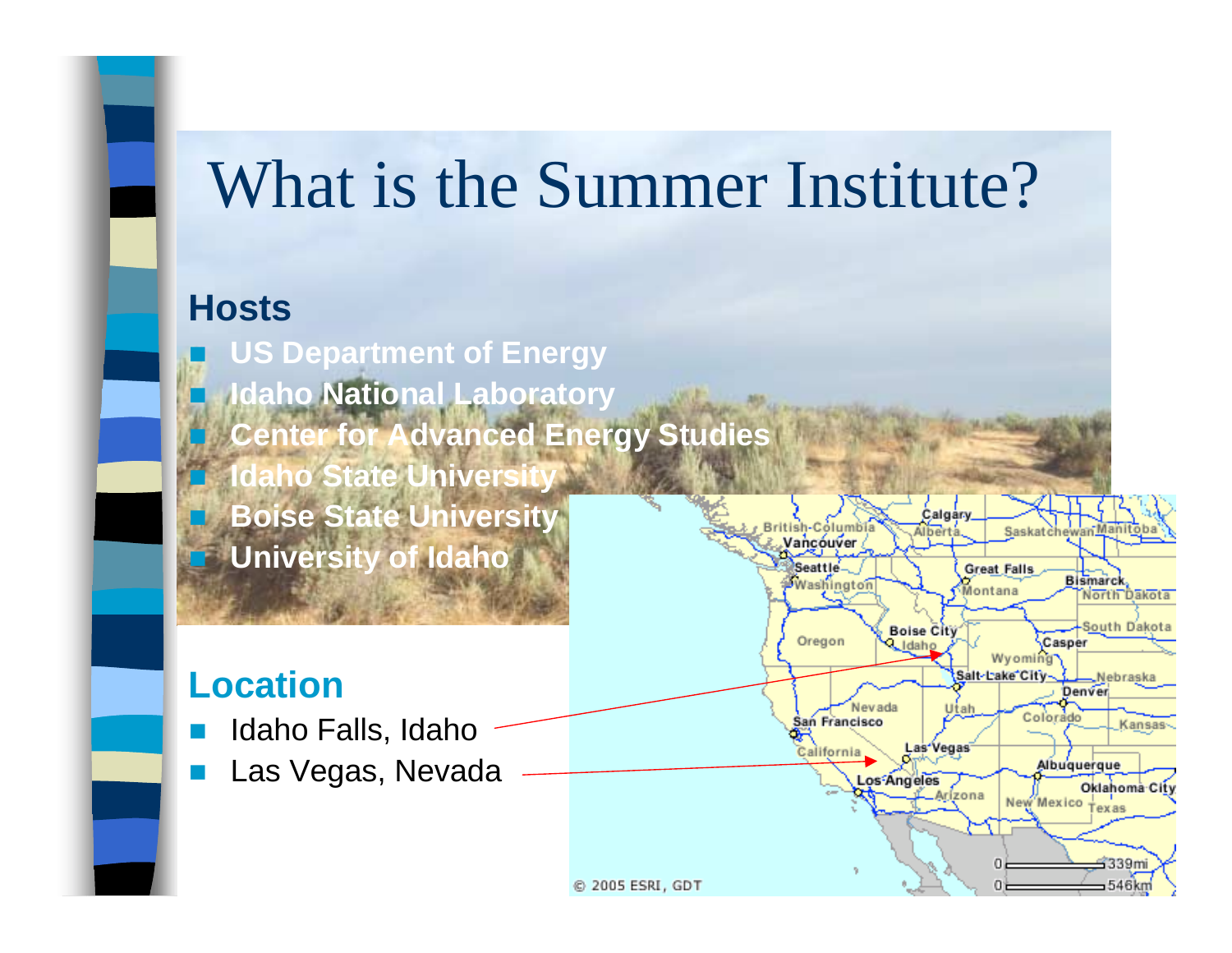#### **Fellows**

- 76 students and young professionals
- 63 organizations
- !33 countries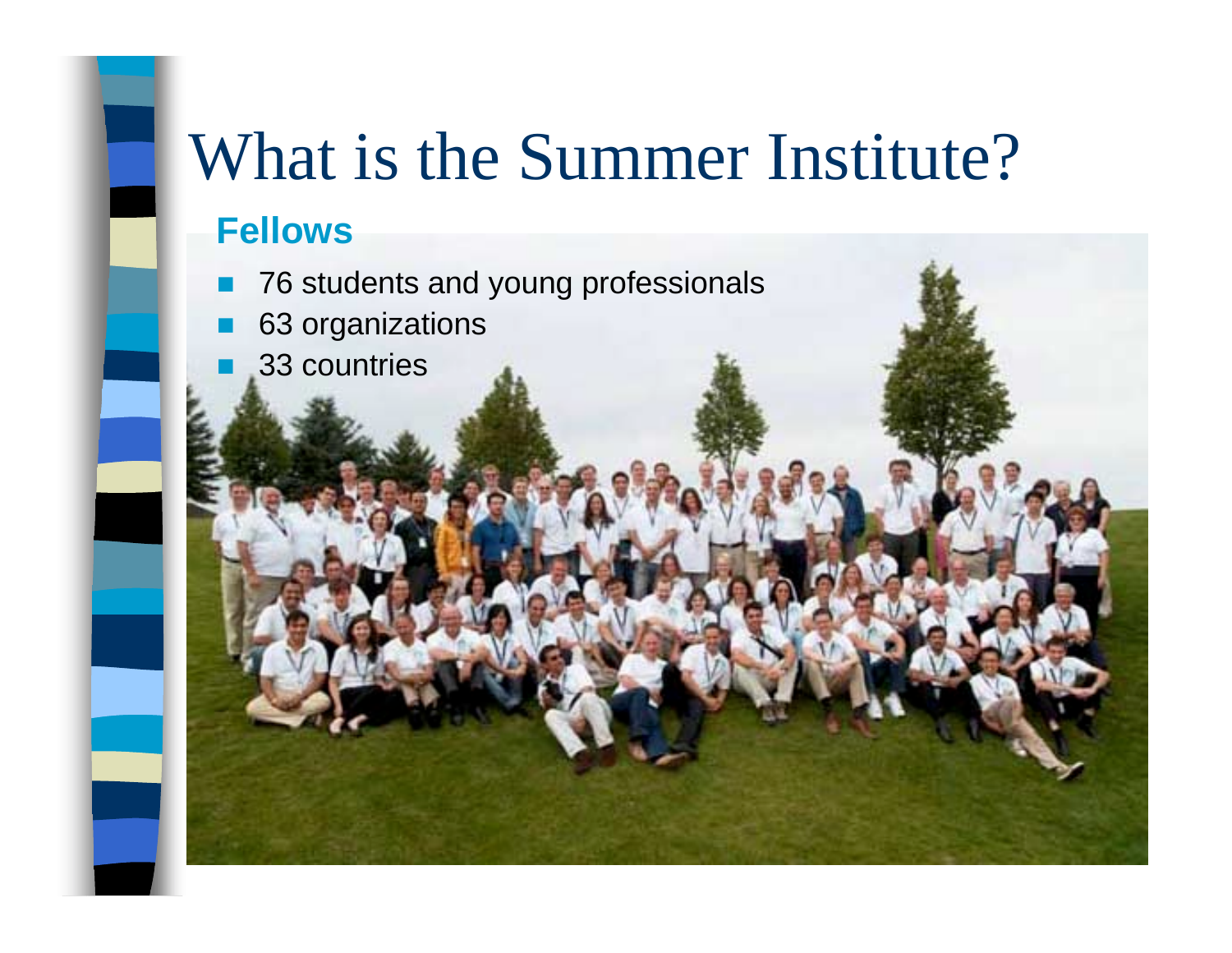#### **Leadership Lecturers**

- Susan Eisenhower
- !James Lake
- Rich Hooper
- !Dimitri Perricos
- !Geoffrey Ballard
- Zack Pate





#### **Special Speakers**

- John Ritch
- Hans Blix
- Senator Crapo
- !Senator Craig
- !Warren Nyer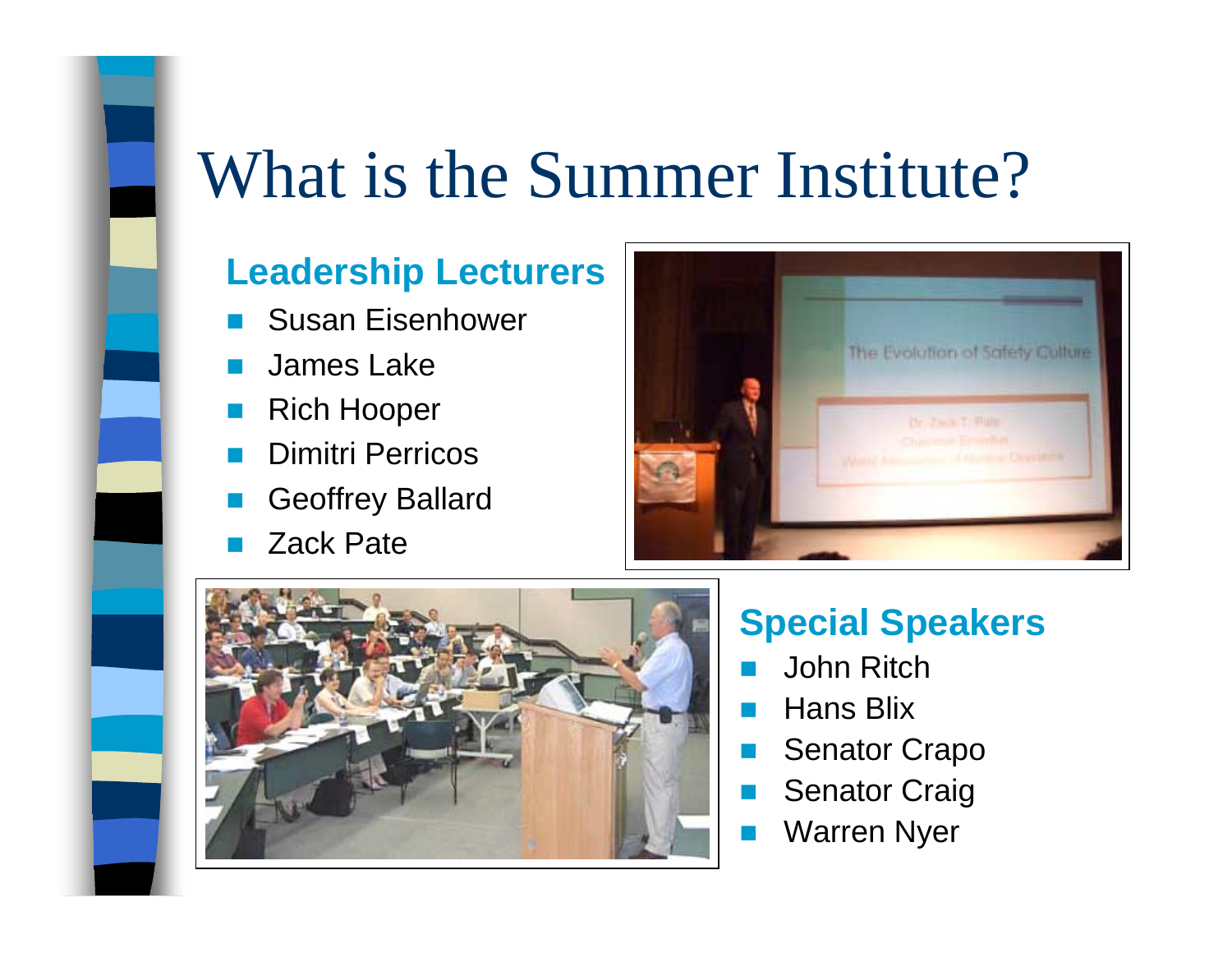#### **Lectures / Topics**

- !global environmental issues
- !geopolitics and economics
- nuclear law
- security and safeguards
- public communication
- !excellence in management/operations
- ! technical topics included radiation protection, nuclear fuel cycle, waste management, decommissioning, reactor designs
- future applications such as hydrogen economy, space applications and fusion





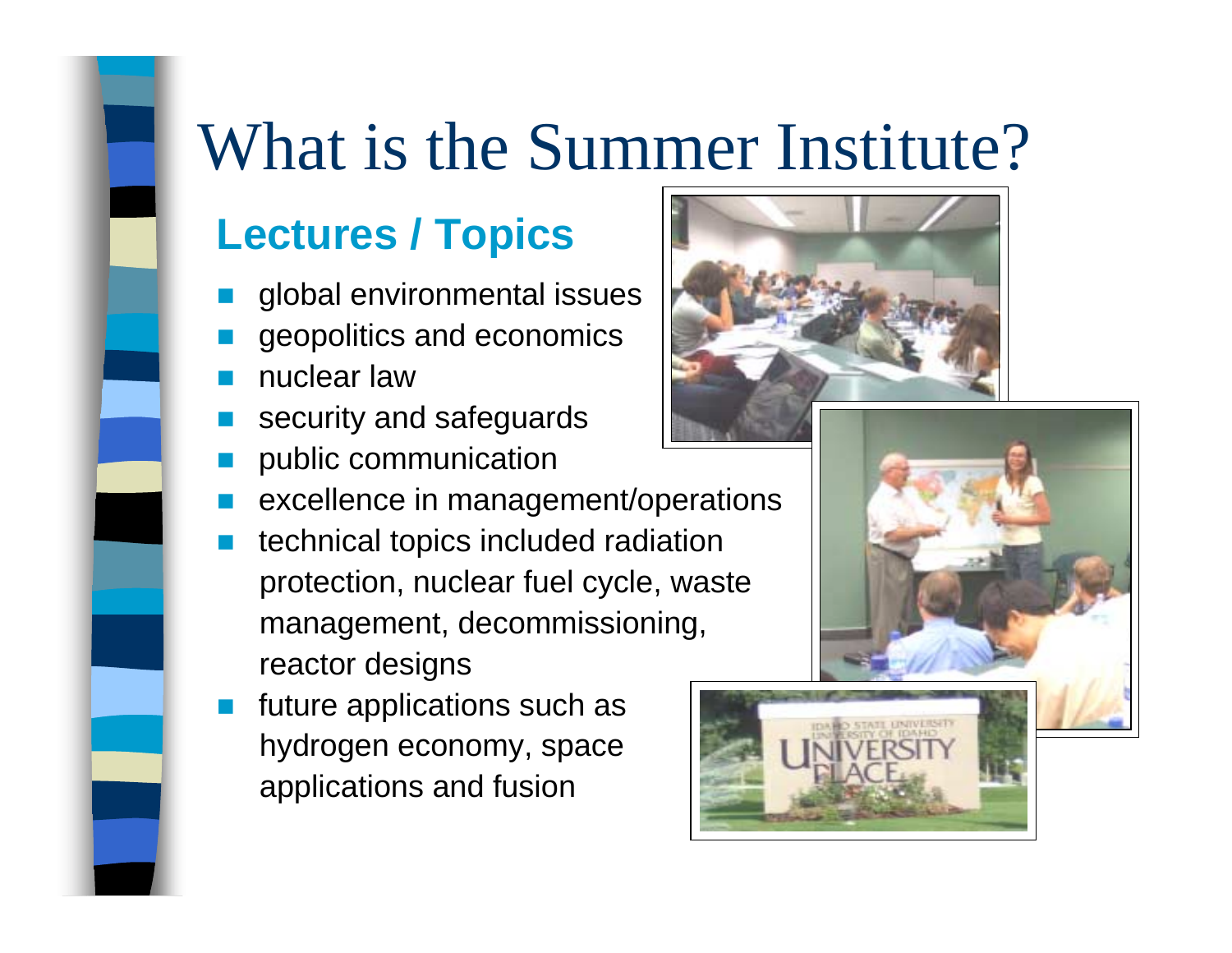## Public Communication

#### **Health**

- Medical diagnosis
- Cancer treatment
- Clean air benefits

#### **Safety**

- Operating records
- Safe plant design
- Technology for waste disposal and storage
- Transport safety
- Technical Applications
	- Food irradiation
	- Crop development
	- Sterile insect technology
	- Thickness measurement
- Health effects of a radiation dose (statistics and delayed effects)
- Operating experience
- Safety analysis (statistics)

 Limited daily exposure to technical applications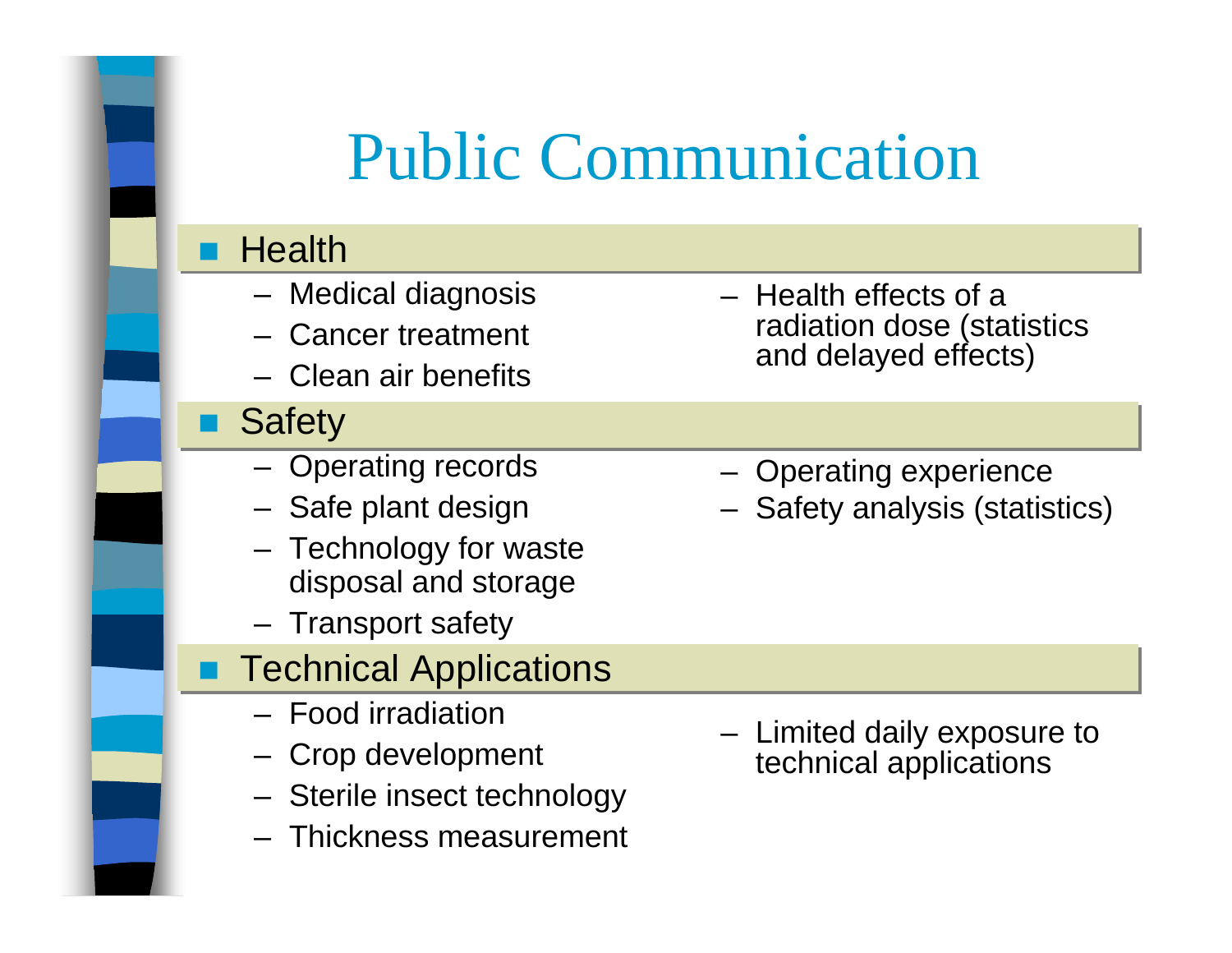### Public Communication

- Research, prepare and understand
- Be aware
	- …of the advantages and understand the issues
	- …of statistics and strictly technical information
- **Be proactive and honest**
- ! Use positive language
	- For example, talk of safety rather than risk and refer to inherent or natural safety systems rather than passive (implies lazy, not doing anything)
- Communicate a clear message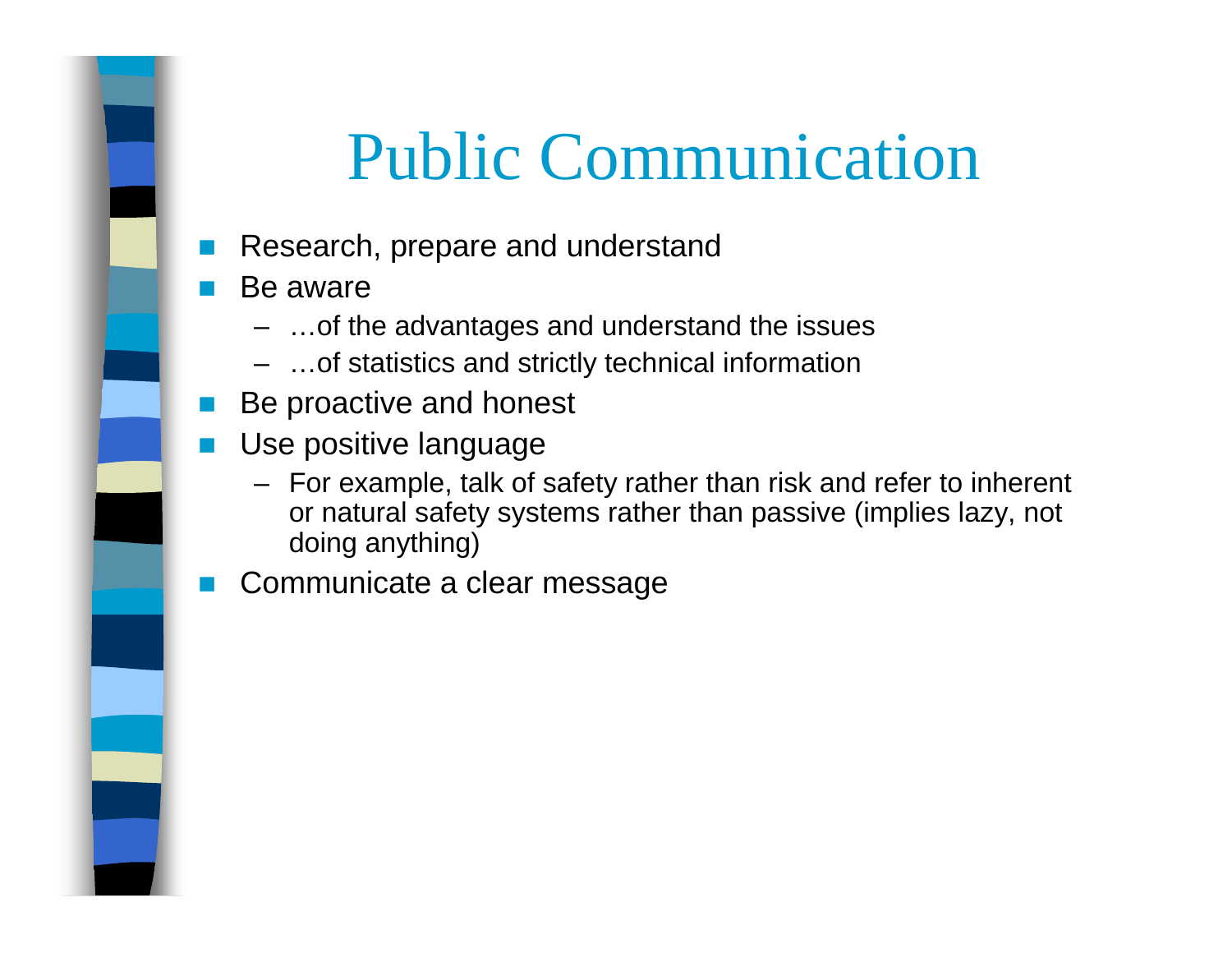# Geopolitics and Economics

### **E** Complexity of the situation

- $\checkmark$  $\checkmark$  World population growth  $\Rightarrow$  increasing energy demand
- $\checkmark$ Environment - emission trading / Kyoto
- $\checkmark$ Lack of natural resources
- $\checkmark$ Oil dependency
- $\checkmark$ **Deregulation**
- $\checkmark$ Waste management

Bottom line is sometimes ignored (referenda in Germany and Sweden)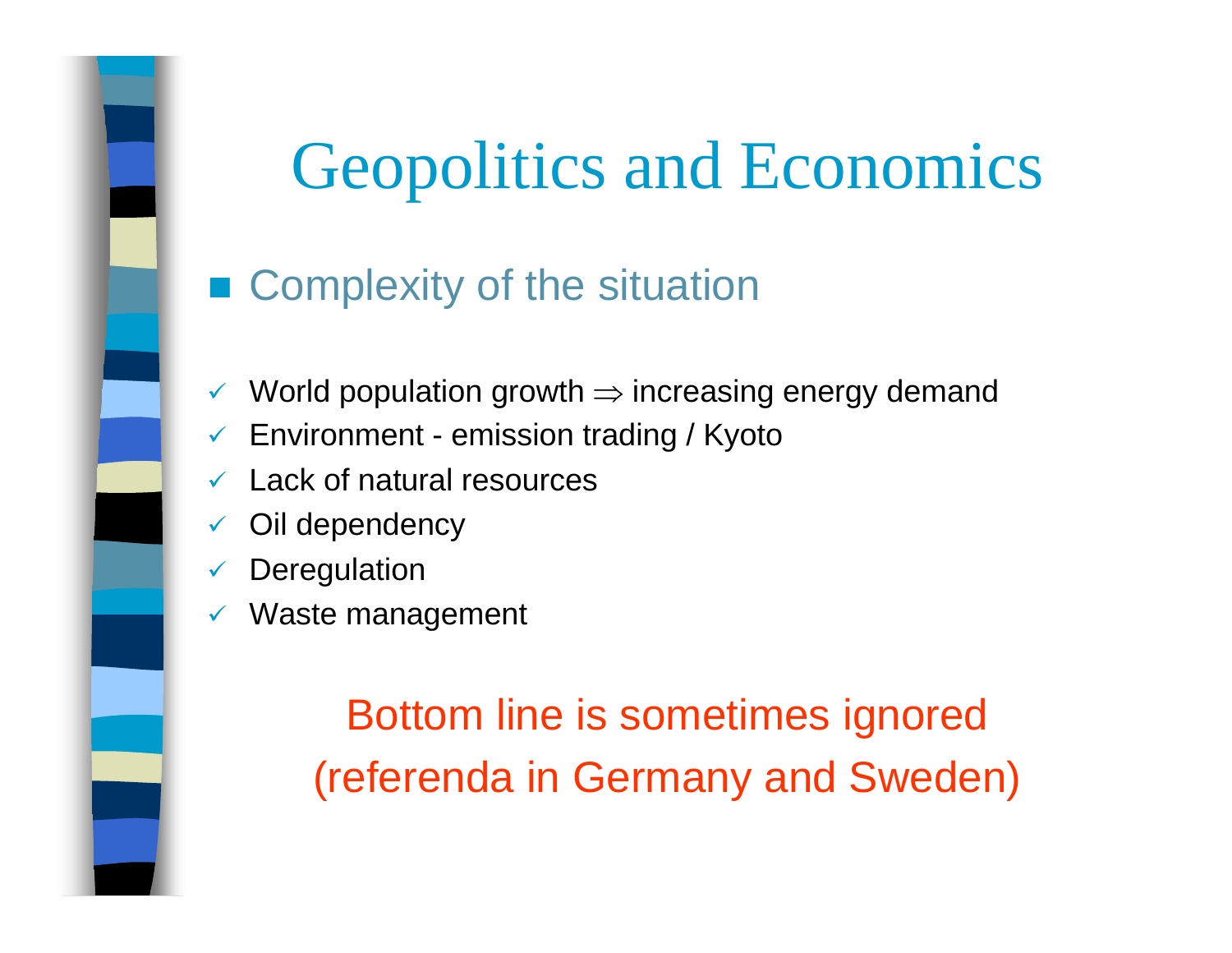## Geopolitics and Economics

#### **E** For new build:

- $\checkmark$  Need to internalize the externalities (full life cycle needs to be considered)
- $\checkmark$  At the end, economics is the main driver so the nuclear option will be chosen if proven to be the most cost-effective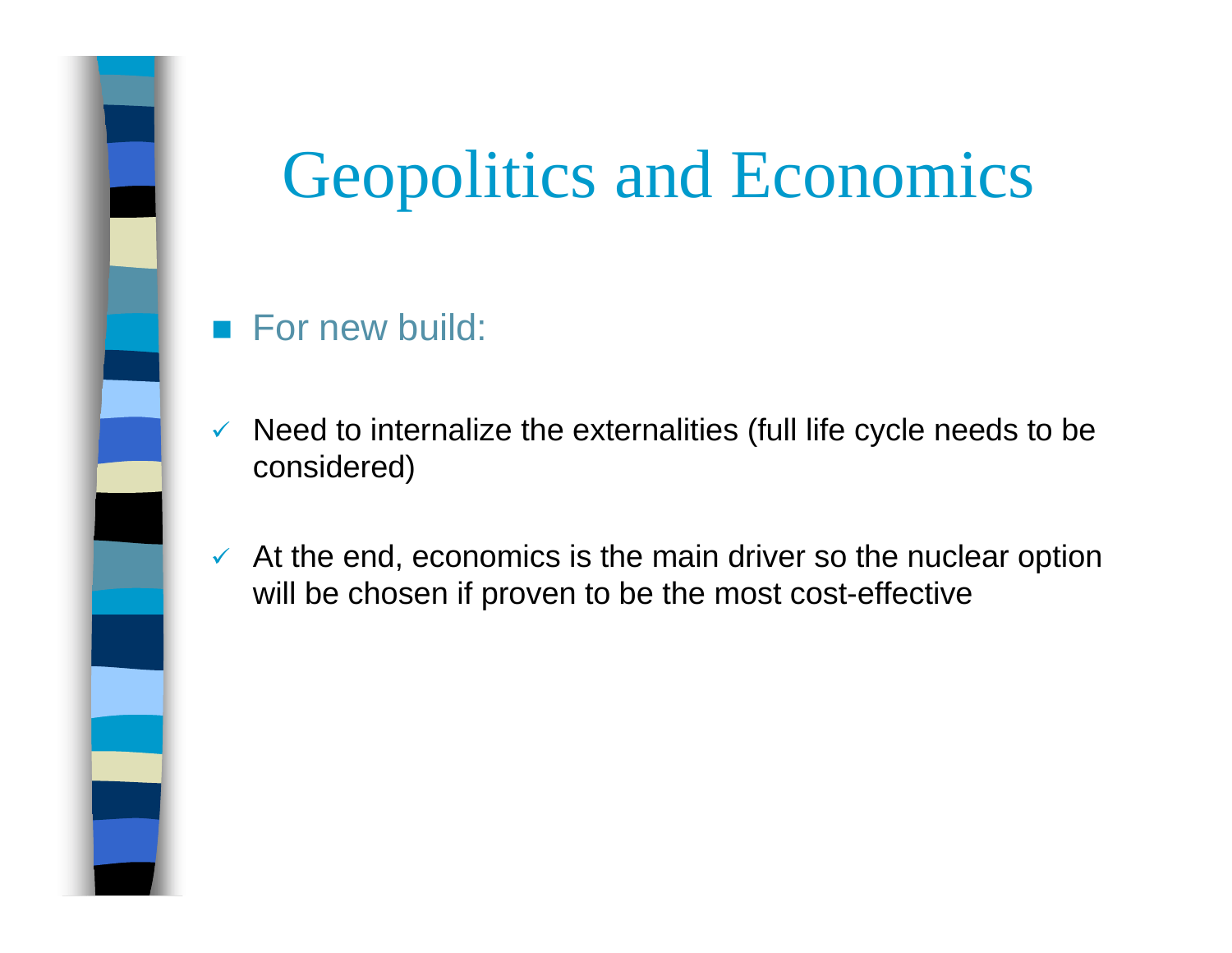### Operational Excellence

- *DESCRIPTION AND PROPERTY ARRANGEMENT*  QA Full Circle - Efficiency versus number of procedures
- ! Safety and operation are intertwined due to consequence of accident (downtime and public perception)
- Safest plants show highest capacity factors
- **PSA: transition from risk-based to risk-informed** approach
- For accident/incident management, TMI taught to move from event-based procedures to symptombased procedures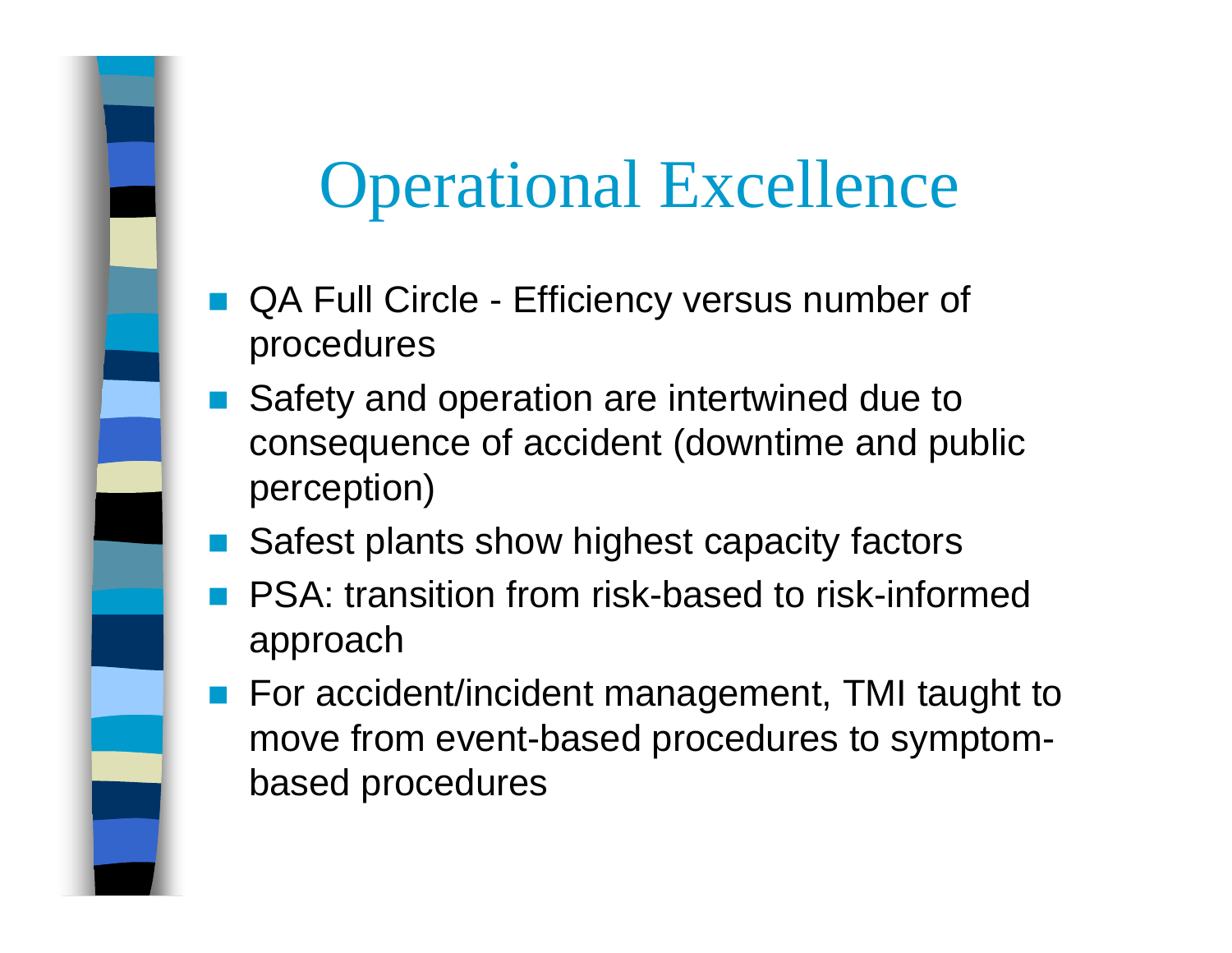### Operational Excellence

- Efficient use of feedback (database of event, WANO, INPO, OPEX…)
- Importance of training
- Optimised preventive maintenance
- Continuous improvement mentality
- Three key elements:
	- $\times$  trust
	- $\checkmark$  foster questioning attitude
	- $\checkmark$  have in place a solid corrective action program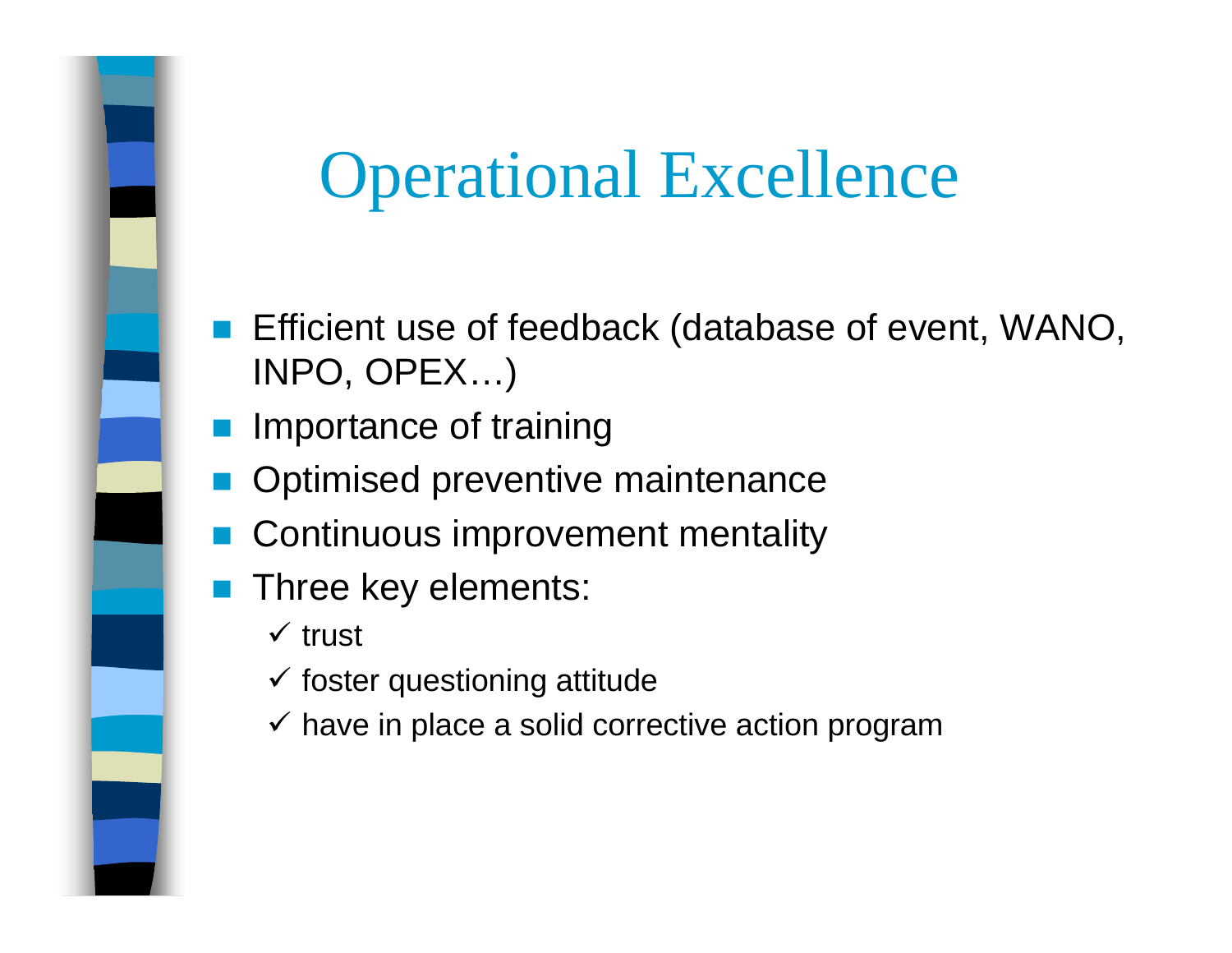### Human Factor/Networking

- *DESCRIPTION AND PROPERTY ARRANGEMENT*  Besides knowledge imparted by speakers, mentors and other fellows…  $\Rightarrow$  human factor/networking
- **I** More advanced technology (communication and travel) does not necessarily result in better communication  $\Rightarrow$  relevance of meeting people
- Worldwide perspectives and opinions, develop an understanding of where different countries are at with respect with public opinion, operation, new build, waste management…
- Two of the goals of WNU: build relationships + increase commitment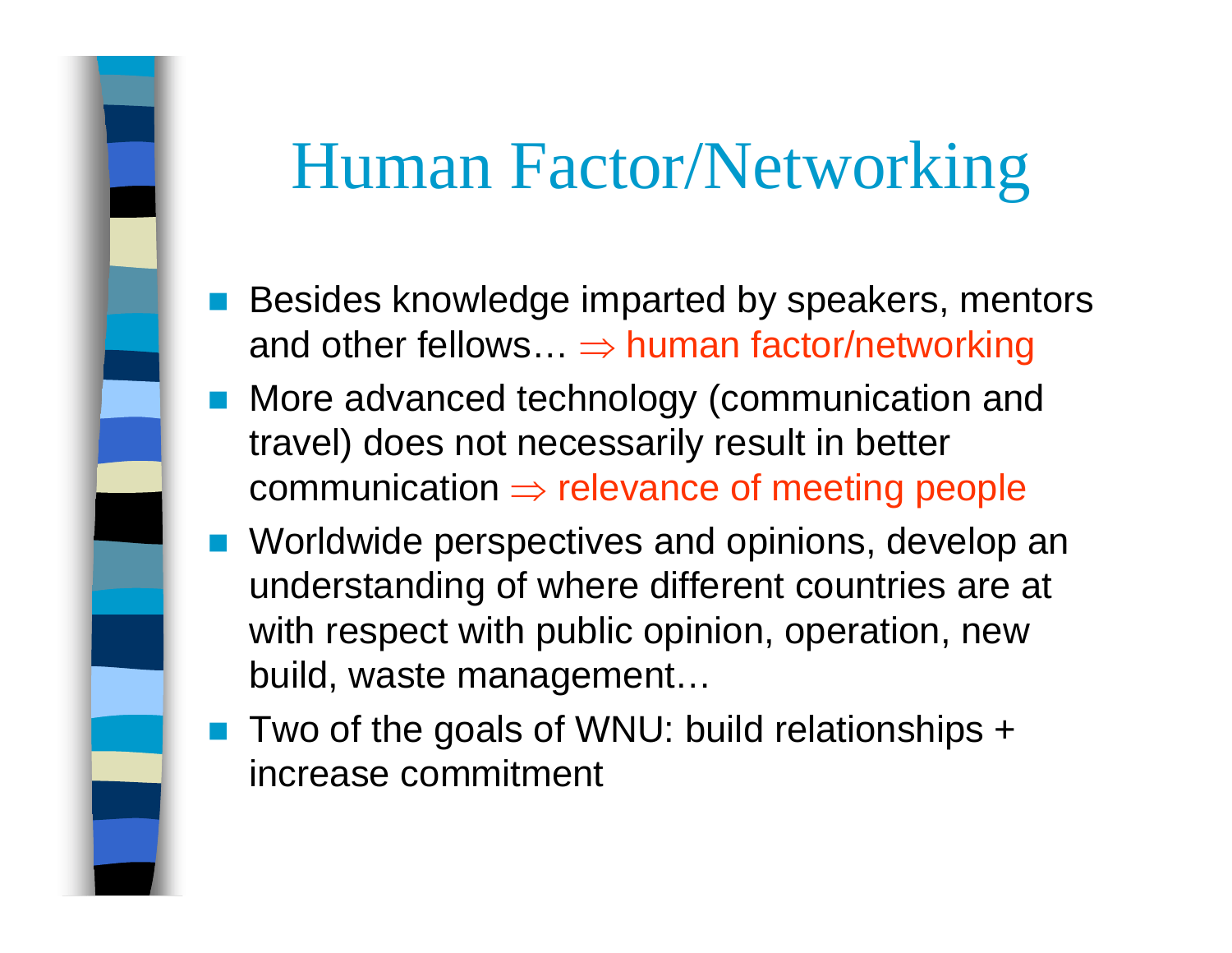## Human Factor/Networking

- What has been done so far?
- $\checkmark$ Networking between participants (fellows, speakers, mentors)
- $\checkmark$ Networking within our company
- $\checkmark$  Tours being organized in various countries
- $\checkmark$  Writing a paper and attending conference
- $\checkmark$  Tying up to YGN network
- $\checkmark$ Better appreciation/understanding of other cultures
- What can be achieved?
- $\checkmark$ Larger network
- $\checkmark$  Young people but take time to build a network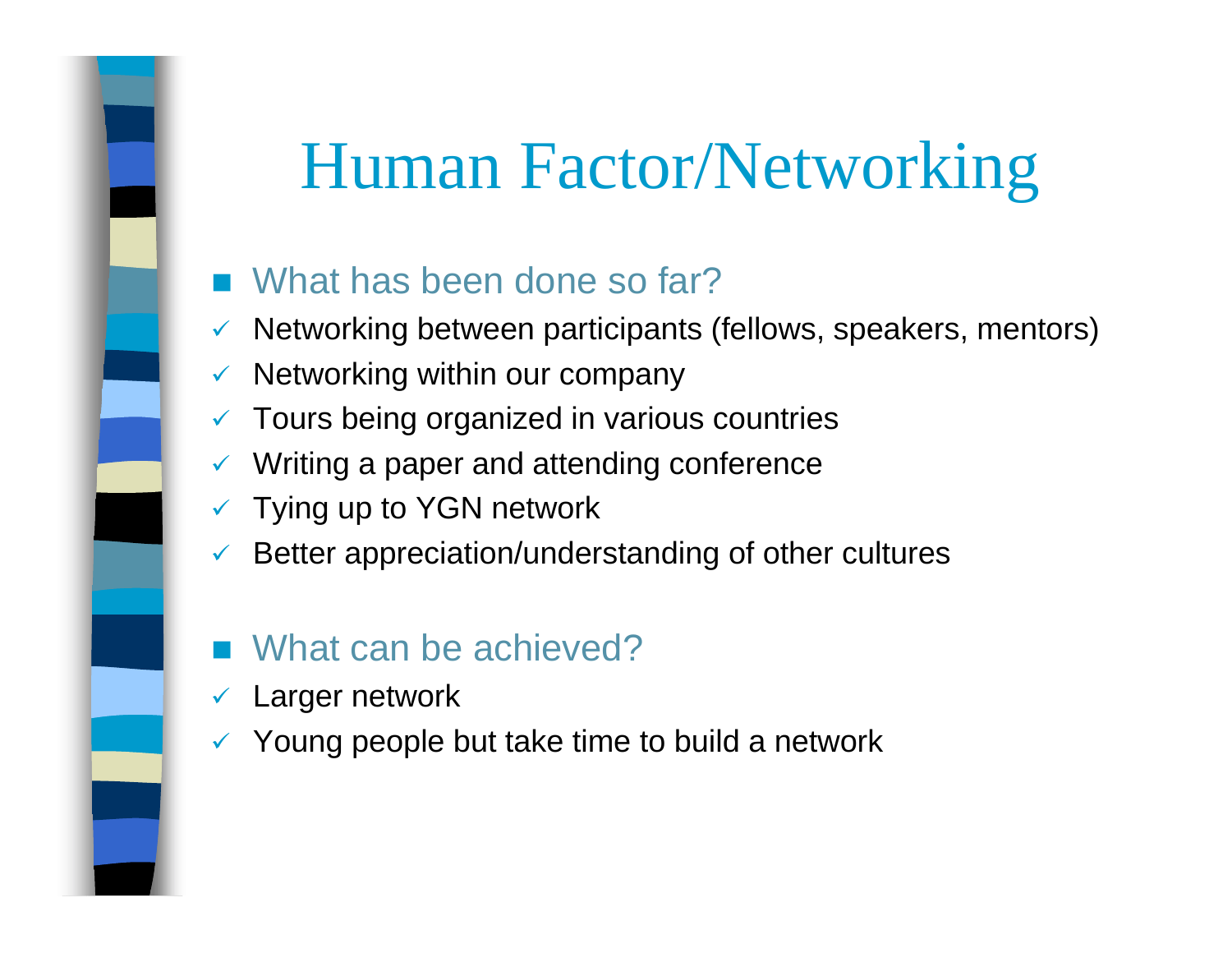#### **Mentor Groups**

- *DESCRIPTION AND PROPERTY ARRANGEMENT*  Case studies
	- Safety culture
	- Nuclear law
	- Communications



**E** Lecture study sessions

#### **Mentors:**

Bob Seidel, Gil Brown, Yves Chelet, Waclaw Gudowski, Debu Majumdar, Jean-Louis Nigon, John Sackett and Alan Waltar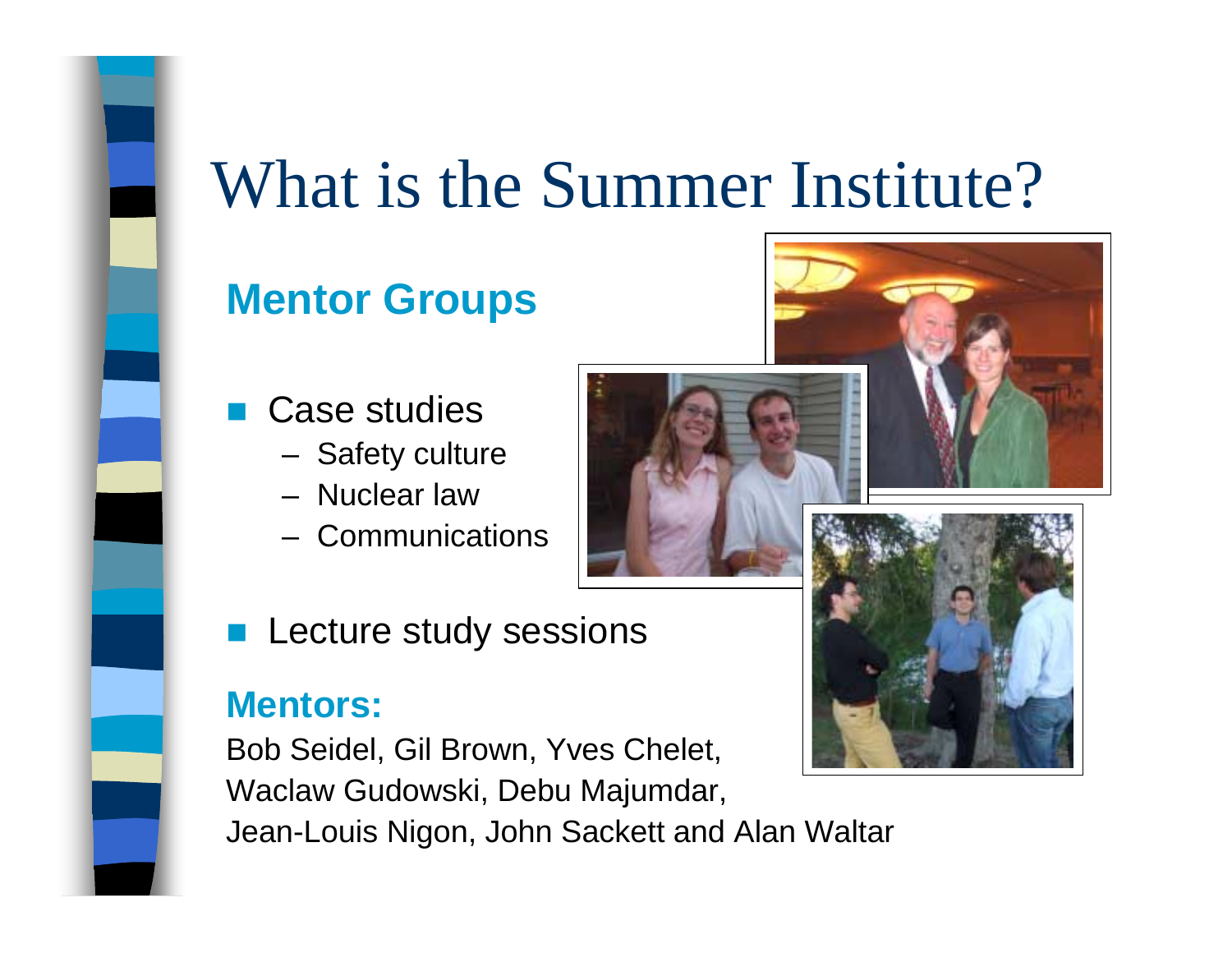



- Development of a national energy policy for a specific country (Slovakia, Indonesia, China, South Africa, Germany and USA)
- *DESCRIPTION AND PROPERTY ARRANGEMENT*  Recommendations for new non-proliferation paradigms
- **1980**  Programs of action for cancer therapy in developing countries (PACT)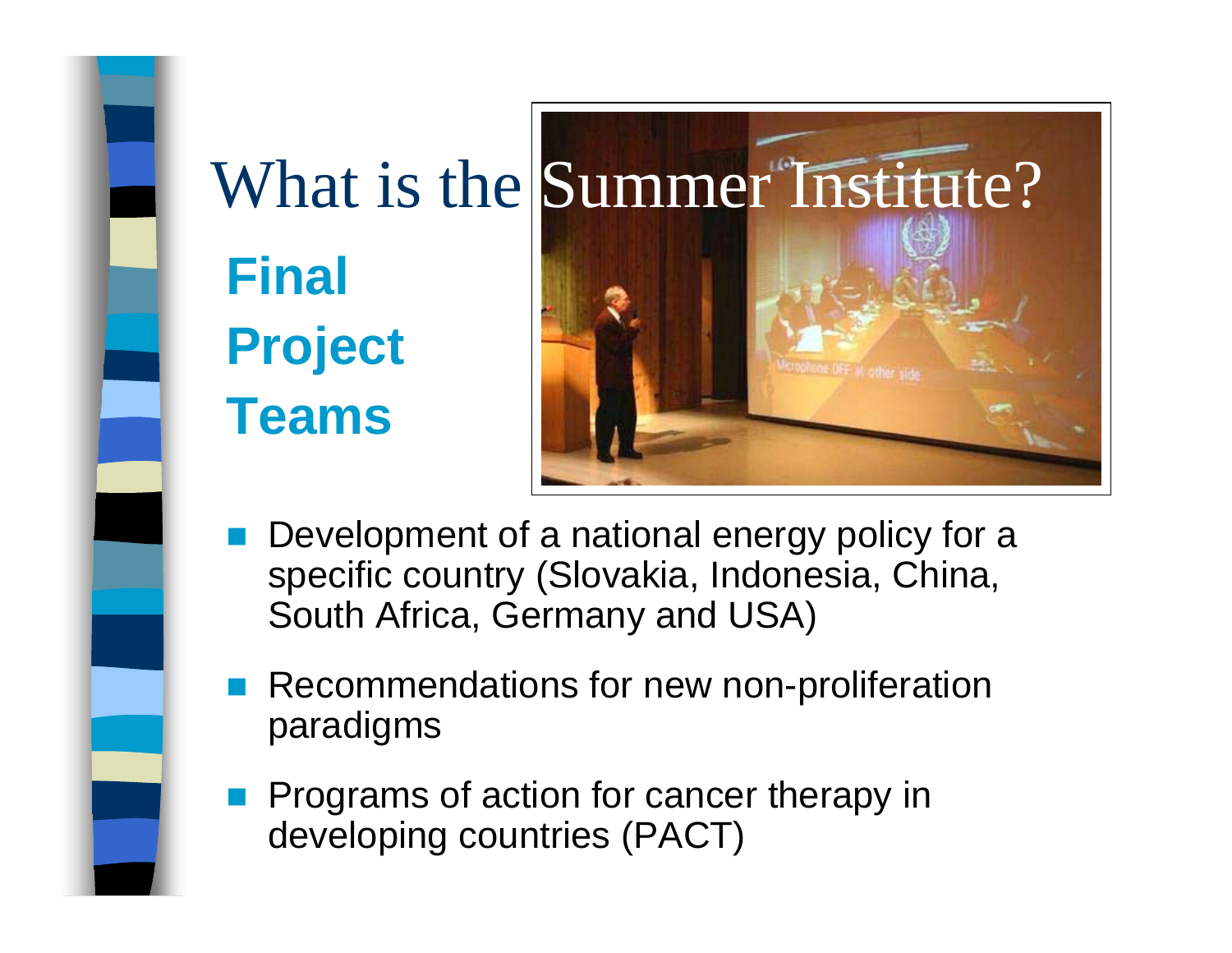### National Energy Policy - Indonesia

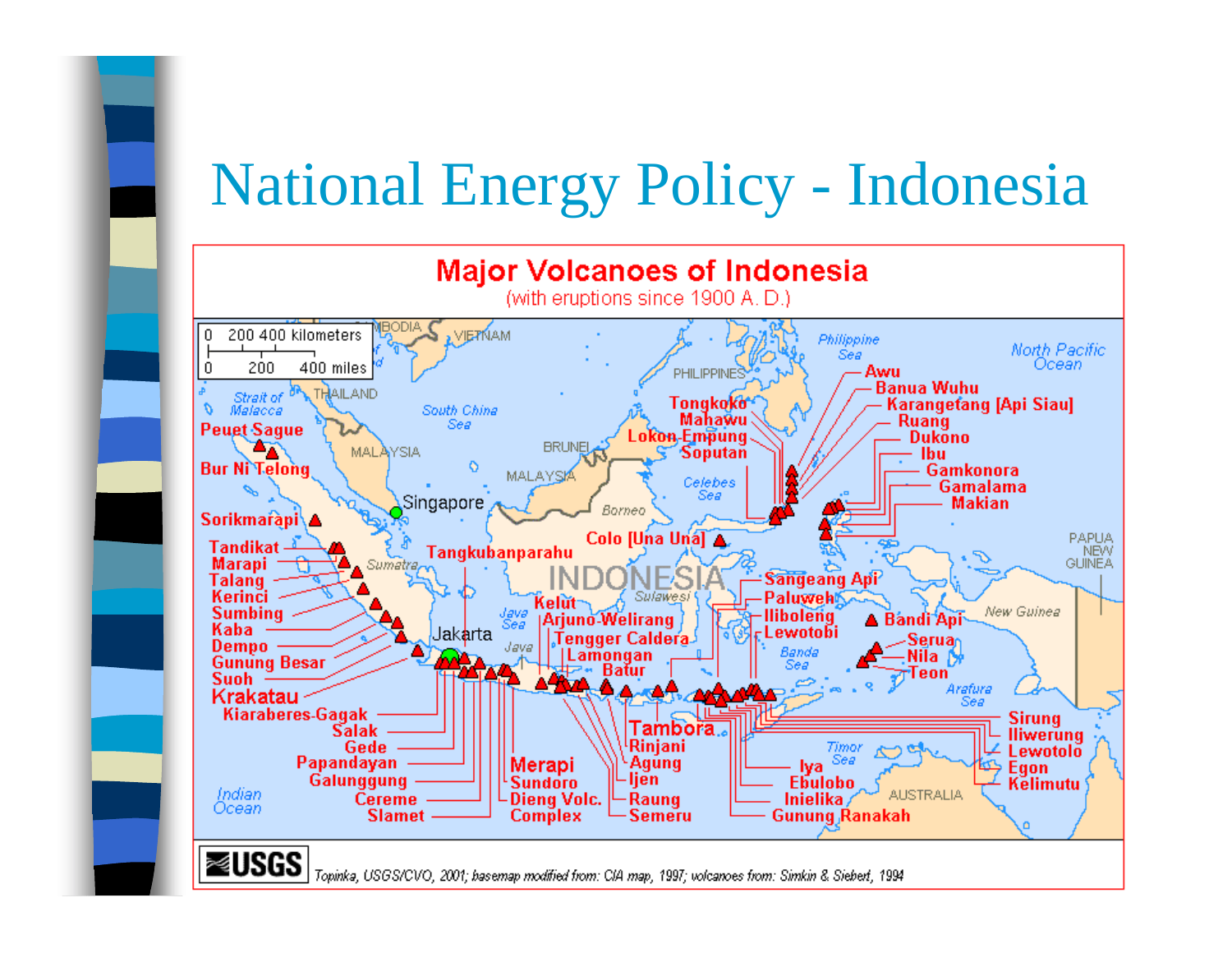### Could Nuclear be an answer?

- Demand outpacing supply
- !!<br>!!<br>!! Weak power generation portfolio
- **B.** Severe air and water pollution problems
- **Example Four decades of nuclear** research experience



Yes…Nuclear Energy is a viable option for Indonesia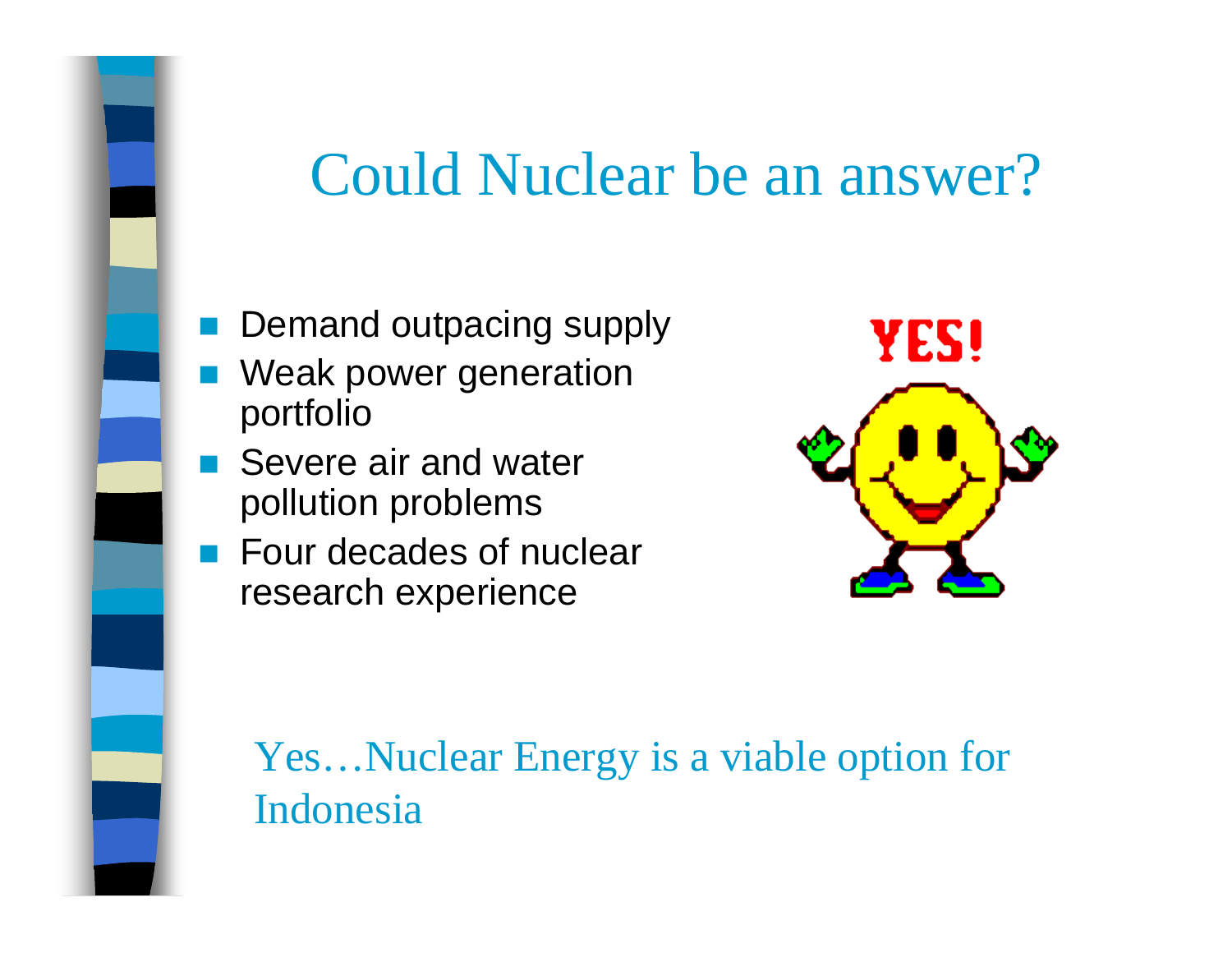

## There will be Challenges…

- Market Deregulation
- **B.** Seismic Activity
- **B.** Security Issues
- **E** Fuel Cycle
- **Norkforce Training**
- **E Knowledge Management**
- **Research Collaborations**
- **n** Organisational Infrastructure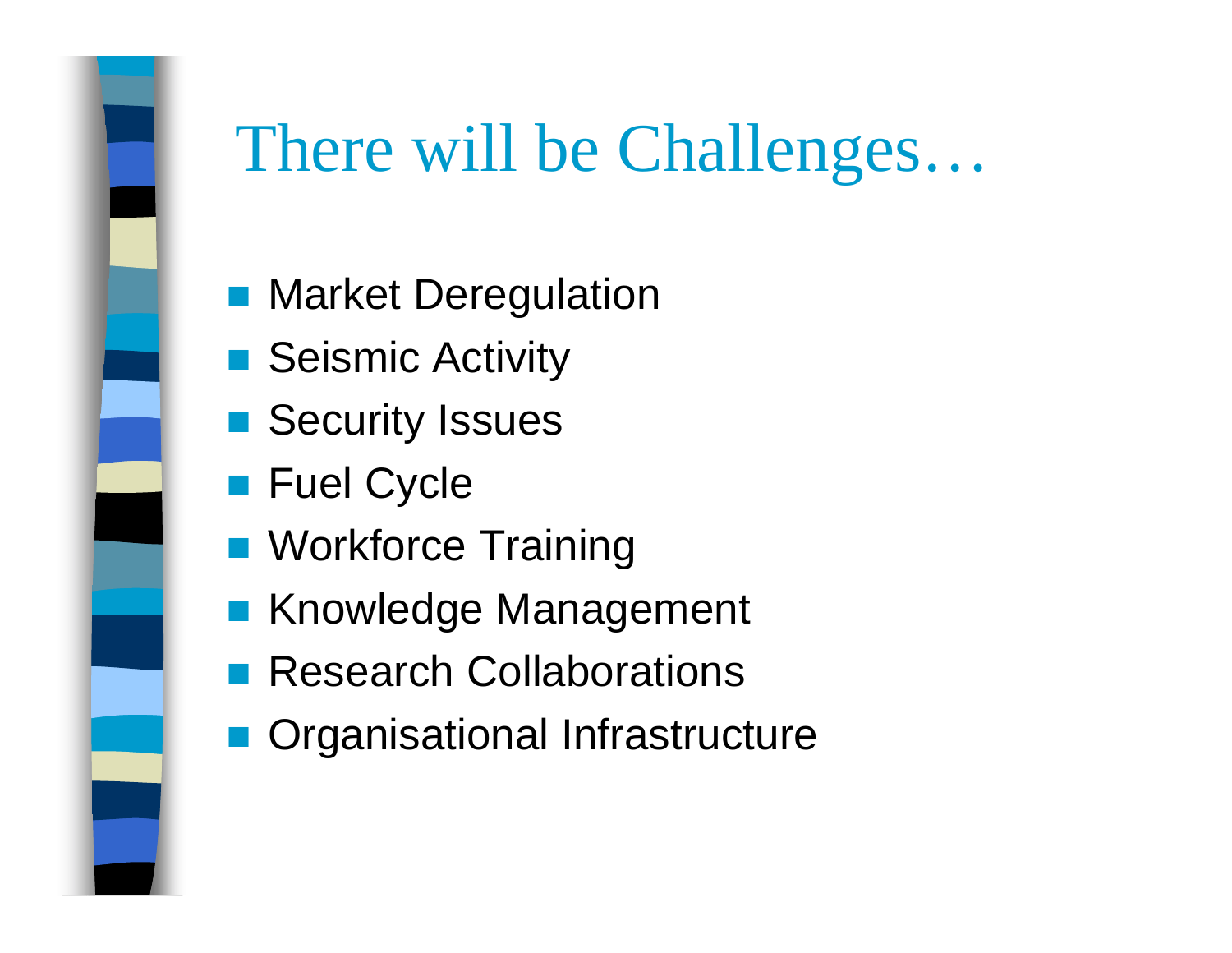# National Energy Policy - Indonesia

Main conclusions for Indonesia



**Deregulation**











**Knowledge**







**Collaboration**







**Organisation**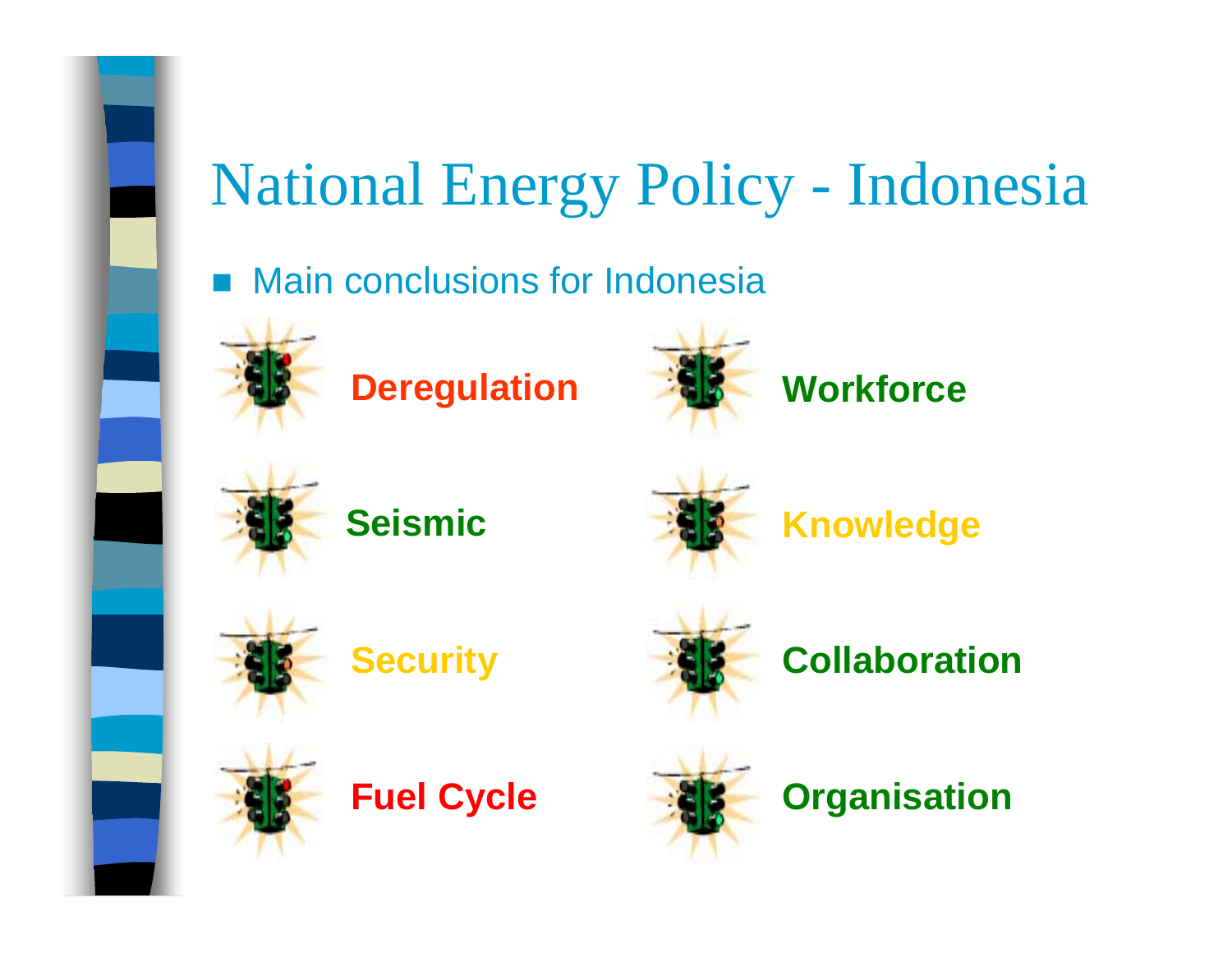

#### **Health Care**

 financing, insurance and framework

#### **Cancer**

**.**  Highest incidence of liver, stomach, lung, esophagus, cervix and breast cancer

- 2.5 million people
- $\blacksquare$  1.565 million km<sup>2</sup>
- ! 60% in urban areas
	- 1/3 desert
- Well educated people, high literacy rate (98%)

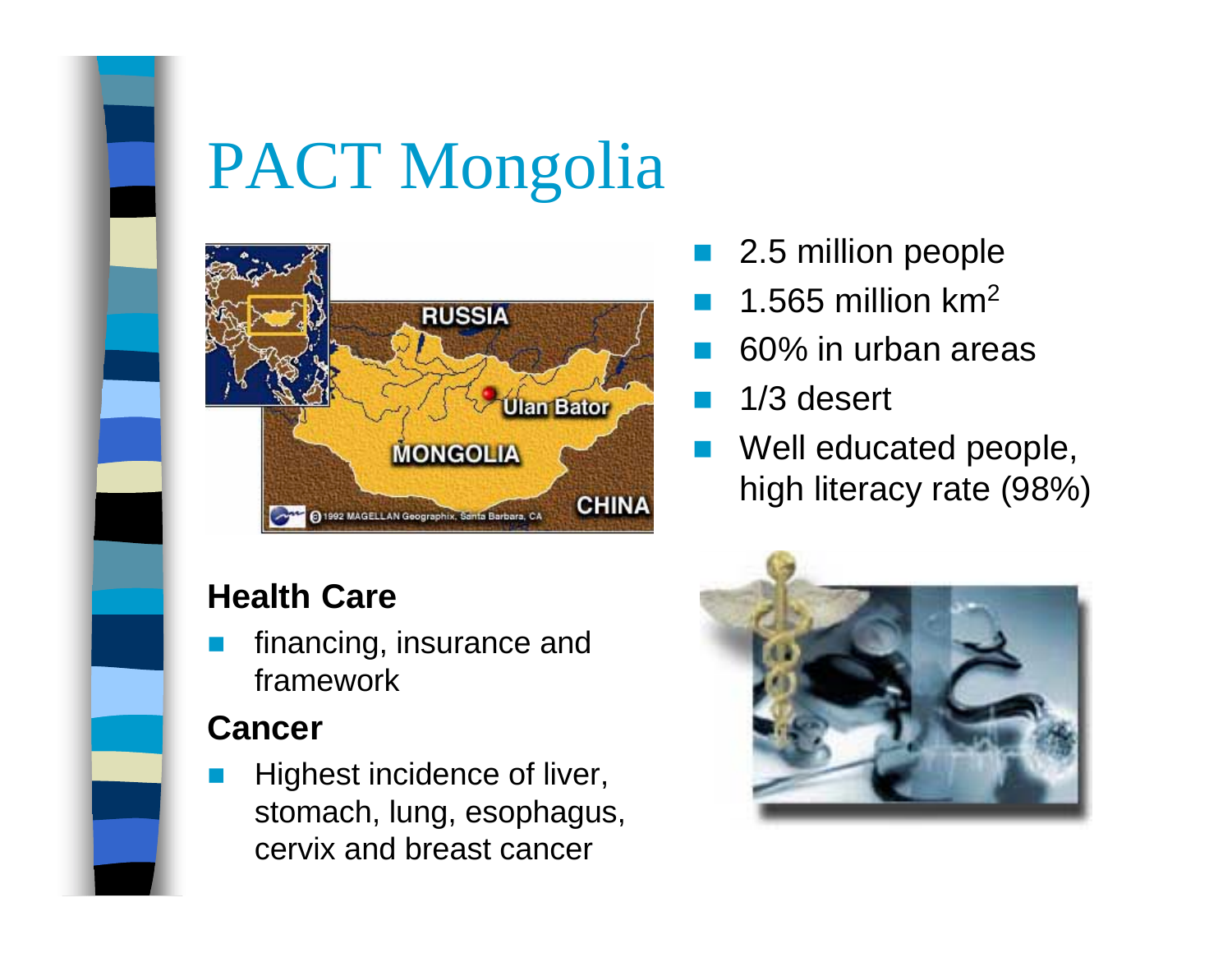### **Cancer Treatment Capacity**

- 2 teletherapy 60Co machines (one old)
- 2 brachytherapy units (HDR and LDR)
- Simulator (broken)
- !Dosimetry system
- !2 treatment planning systems

#### **Issues to be solved for**

#### **increased capacity**

- **Technology**
- Location
- Building modification
- Funding (donation?)
- !Staff training



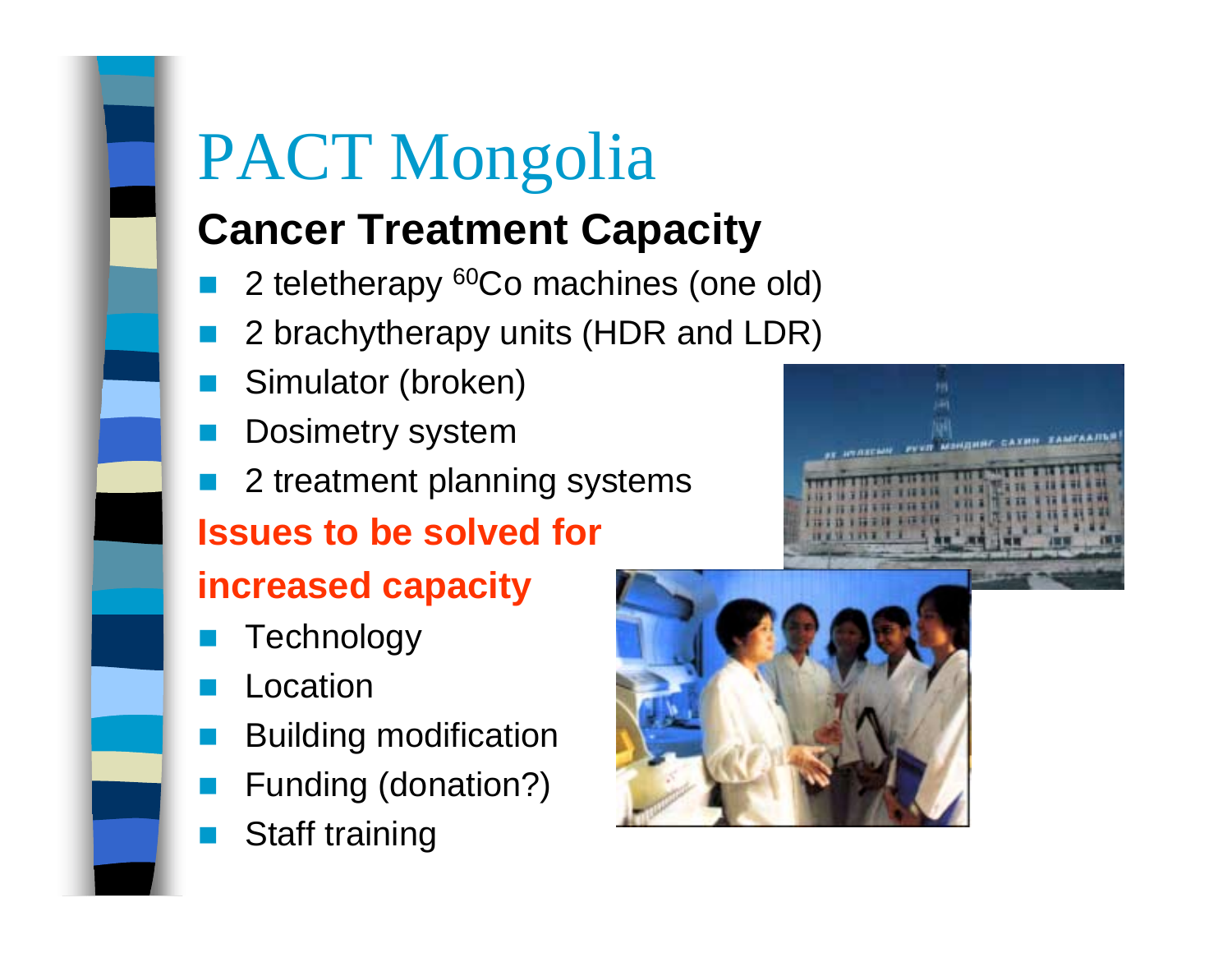#### **Linear Accelerator or 60Co-source**

- **No source replacement**
- **.** Precision in dose delivery
- No waste
- **New technology**
- **Numbrandial Variable dose rate per min.**
- **.** Purchasing cost (\$1-2 million)
- New technology
- !!<br>!! High power requirement

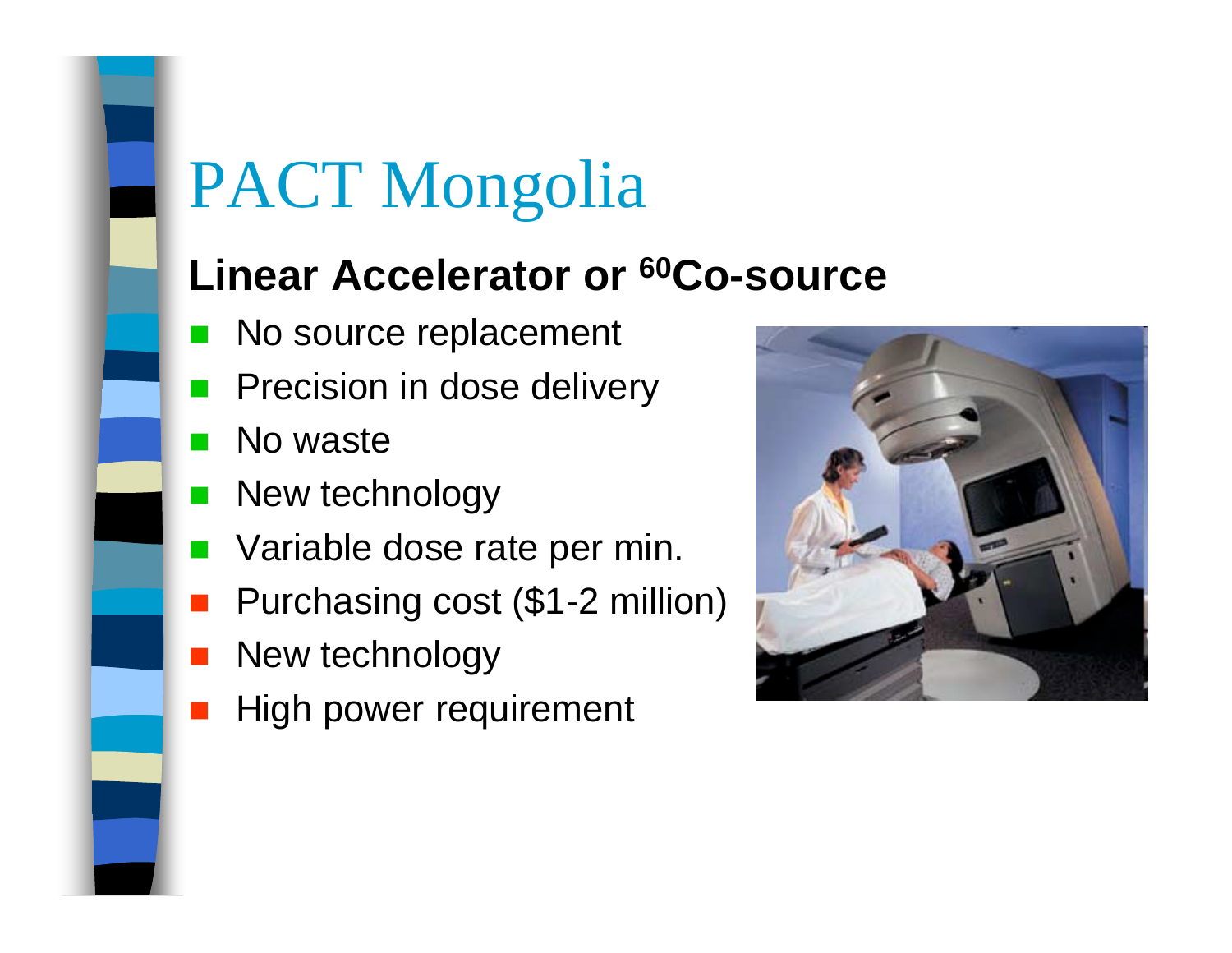#### **Education and awareness**

- **E** Partner with existing organizations and participate in existing programs
- **Prevention awareness at Prevention awareness at** schools and with the public on diet and treatment options



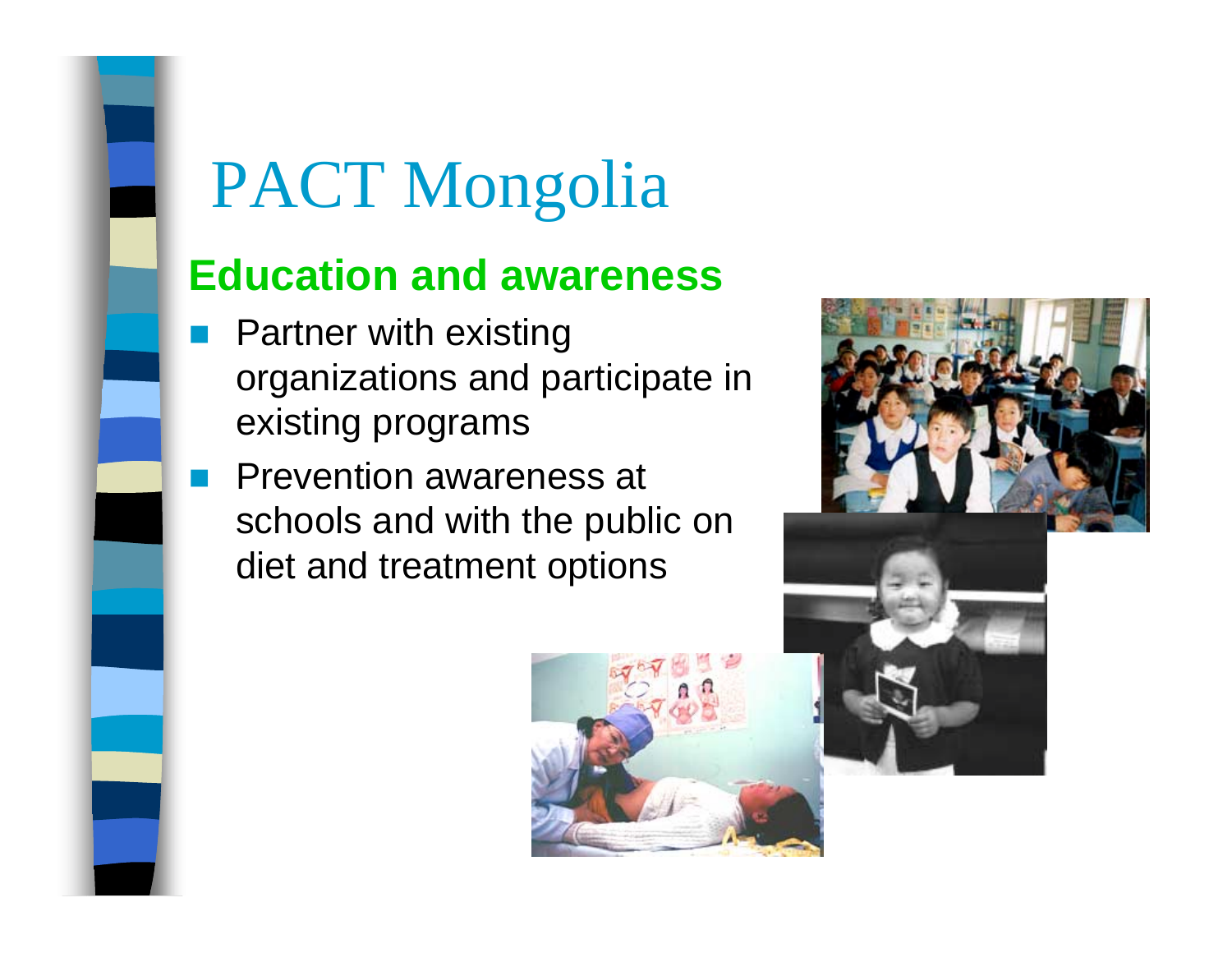### **Field Trips & Tours**

- Idaho National Laboratory
- **Experimental Breeder Reactor I**
- Yucca Mountain
- Hoover Dam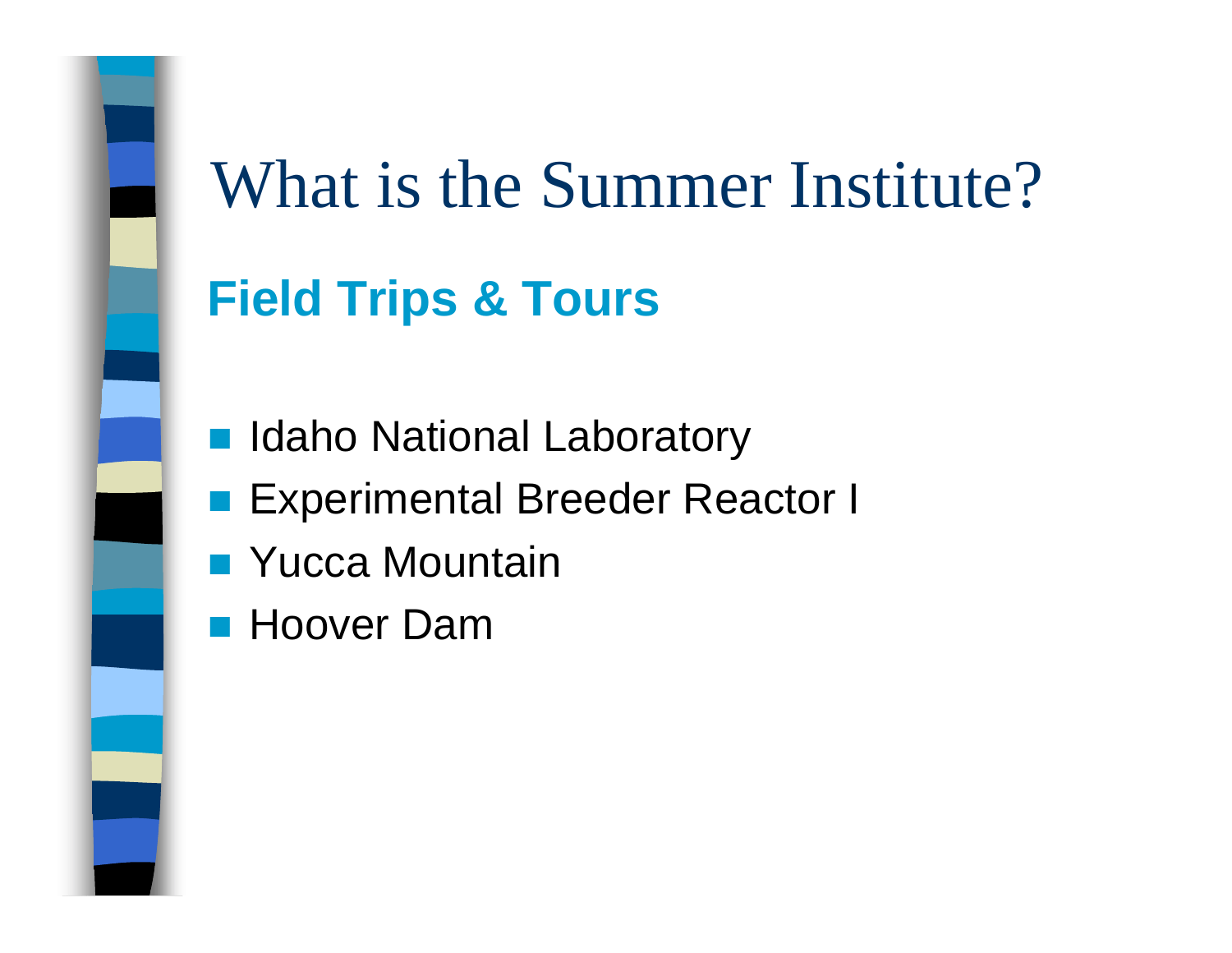

#### **Field Trips & Tours**





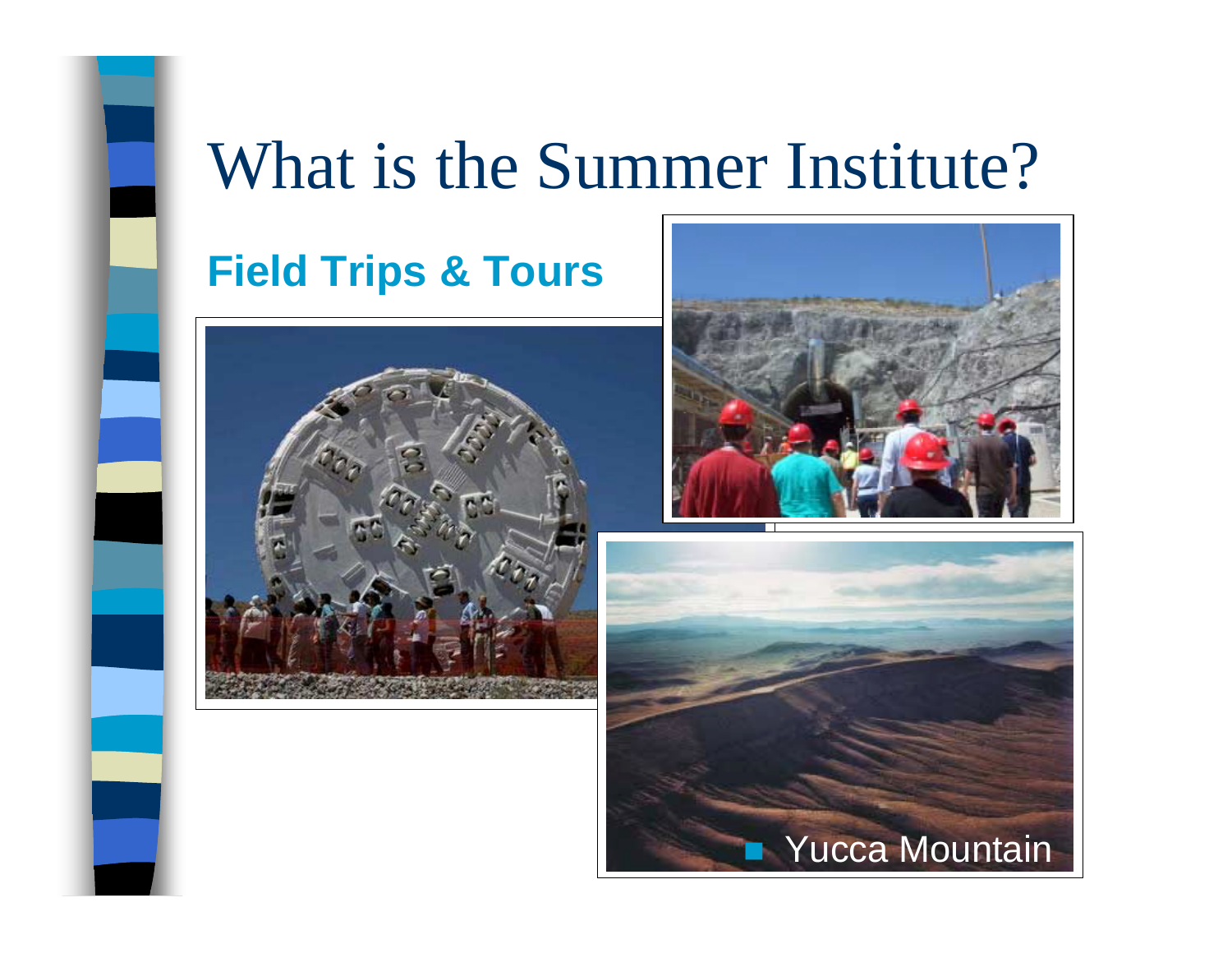# What is the Summer Institute? **Field Trips & Tours**





### Experimental Breeder Reactor I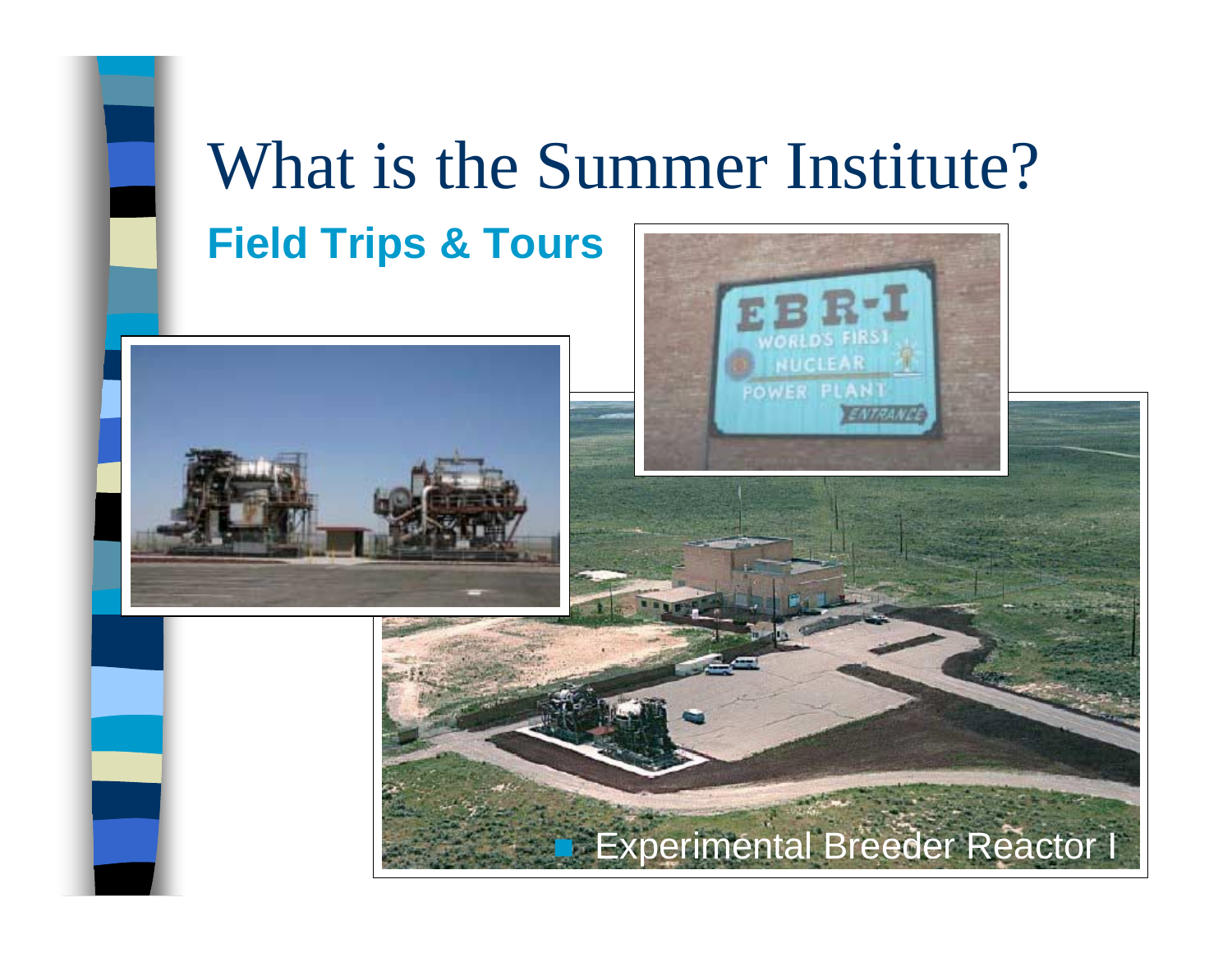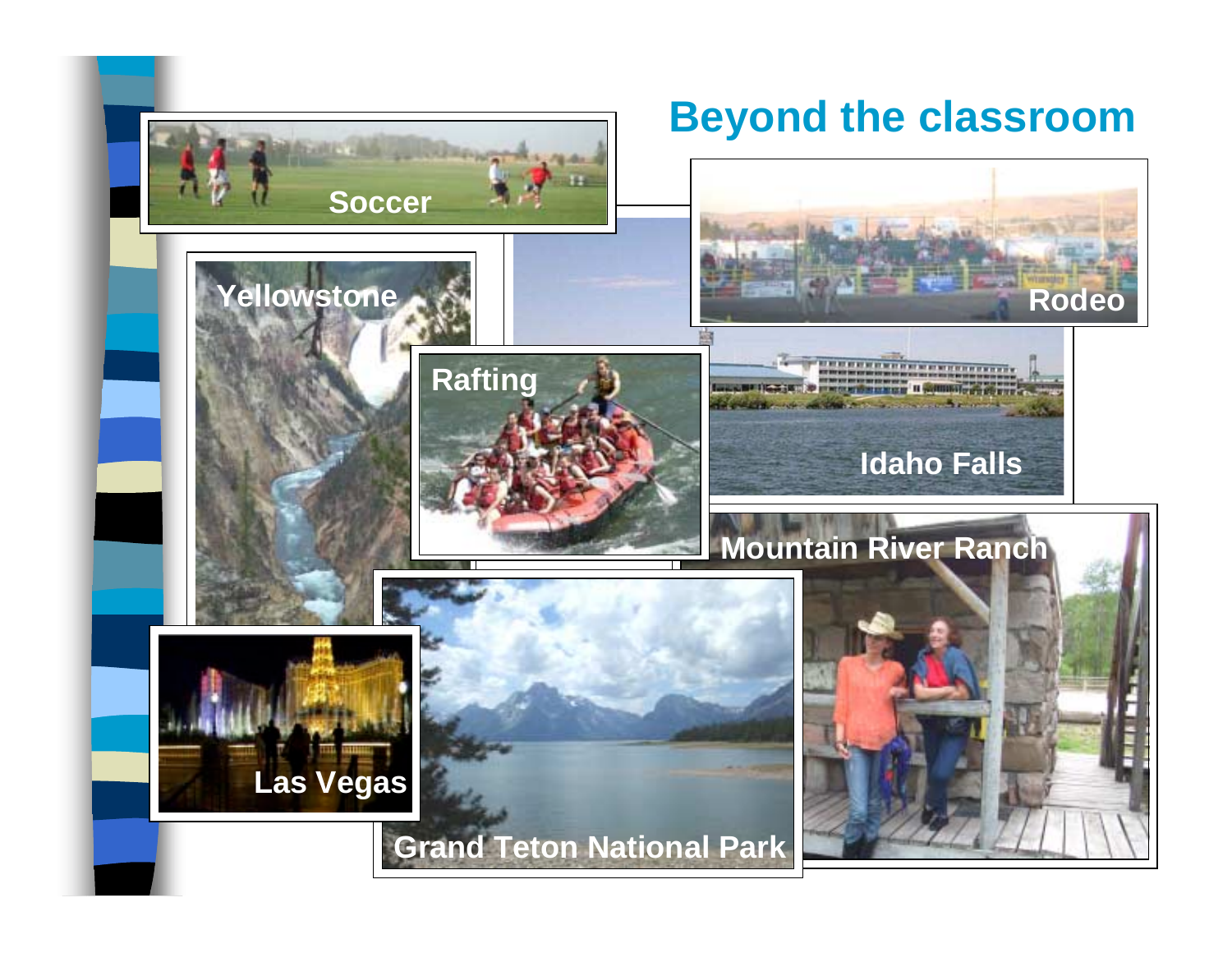



Today global energy demand is nicing to new heights as the rapid growth of world population criminities with an increasing interrustional commemora to meet the needs of developing countries. The challenge of delivering an affordable and relative energy supply to all while protecting the glubal covincitnent will require greater energy efficiency and charges in eventy consumption, pertrolerly in the developed nations. The primary recessity, however, is a global transformation to a degn and sustangelet energy supply. Nuclear power can make an important contribution to this goal.

Bayerd providing a reliable source of electricity, nuclear technology is rised in such areas as agriculture and food pretervation, medical diagnosis and treatment, environmental research, industrial guality analysis, and insect peet control. We are confident that even more applications remain to be discovered. We also see the need to further expand the use of such valuable madear technologies.

We recognize that the use of nuclear technology poses unique challenges, lecluding the need for strong and avidying safety and ascurity standards, measures to minimize protification risks. and responsible management of radicactive waste from all nuclear applications. We see these as global challenges that must and can be niet through strong international collaboration.

We, the fieldows of the trauquest Service Institute of the World Nuclear University, appeal to students and young. professionals from around the world to jobs us in carrying the Atoms-for-Peace water into the 21st century rucker science and brchnology. Our efforts must include contributing.



|     | <i><b><i><u>Fretal</u>'s Whiste</i></b></i> | health 23      | بطيلناتك         |
|-----|---------------------------------------------|----------------|------------------|
| úŁ. | 藤桂 編史                                       | $5 - 16 - 1$   | But fa Integra   |
|     | Victoria Sport                              | Tedesico Tesco | $G-LA$           |
|     | Petra Vershava                              | Corp. HISSL    | <b>RUY FREVD</b> |
|     |                                             | Kauren         | odleredlander    |
|     |                                             | Pigle          | Sternoor         |
|     | Julius Cityle                               | James Hooding  | Wille F. L.      |
|     | 近床 4.7%<br>Biodicalismi                     |                |                  |
|     |                                             |                | Not-kilohma      |
|     | Hans Blomouth Joyny<br>Et door Gilad        | Workey         | Day alen         |
|     | $\sqrt{n}$                                  |                | Ros              |
|     | R.Chegelenia                                |                |                  |
|     | - D 210                                     |                |                  |
|     | Ativ                                        |                | Justick          |
|     | Cl Denja                                    |                |                  |
|     |                                             |                |                  |